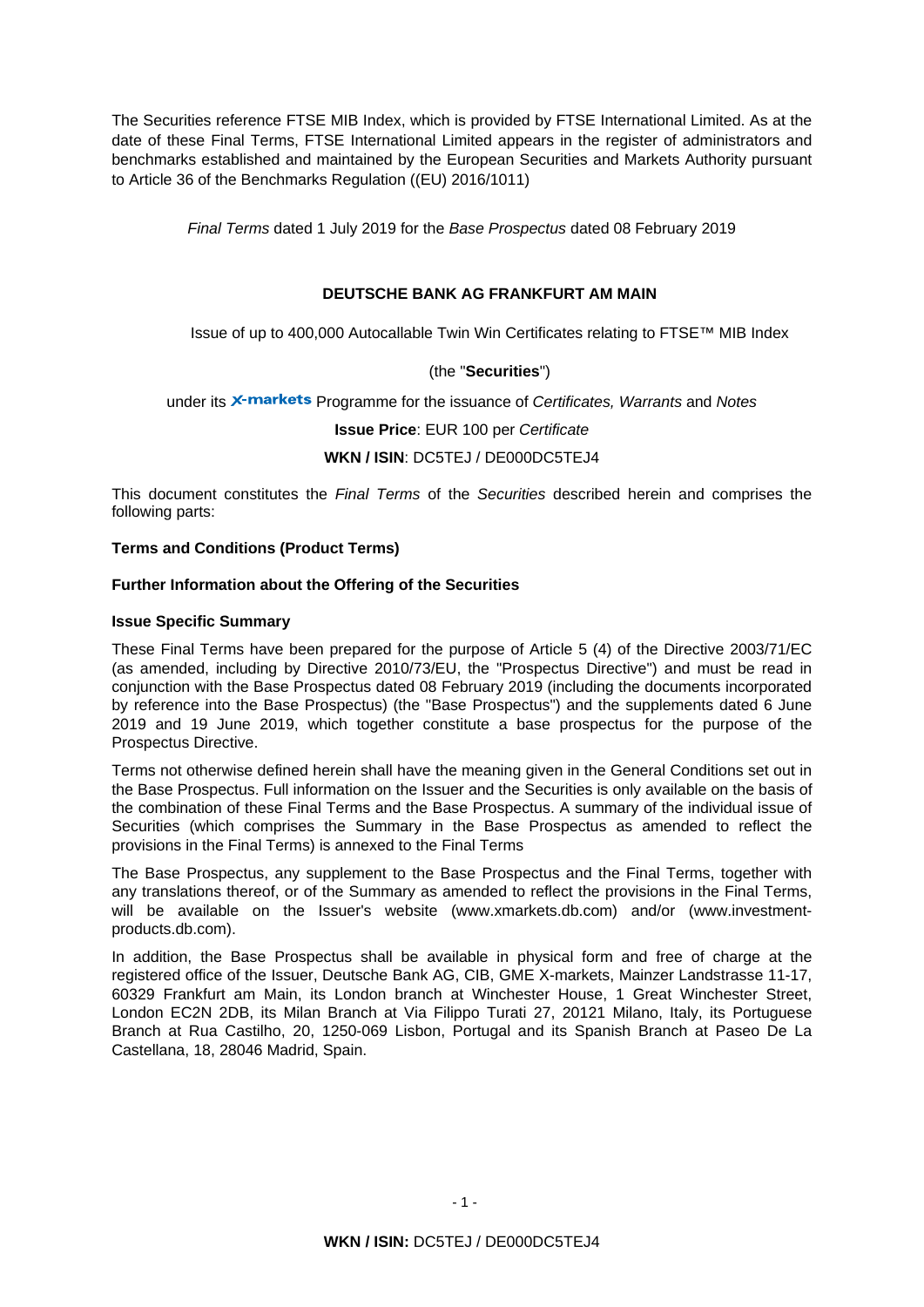## **Terms and Conditions**

The following "**Product Terms**" of the Securities describe the contents of the relevant Product Terms of the Securities, which complete and put in concrete terms the General Conditions for the relevant series of Securities for the purposes of such series of Securities.

Product Terms and General Conditions together constitute the "**Terms and Conditions**" of the relevant Securities.

In the event of any inconsistency between these Product Terms and the General Conditions, these Product Terms shall prevail for the purposes of the Securities.

### **General Definitions applicable to the Securities**

| <b>Security Type</b>     | Certificate                                                 |
|--------------------------|-------------------------------------------------------------|
| <b>ISIN</b>              | DE000DC5TEJ4                                                |
| <b>WKN</b>               | DC5TEJ                                                      |
| Common Code              | 197523328                                                   |
| Issuer                   | Deutsche Bank AG, Frankfurt am Main                         |
| Number of the Securities | Up to 400,000 Securities                                    |
| <b>Issue Price</b>       | EUR 100 per Certificate                                     |
| <b>Issue Date</b>        | 31 July 2019                                                |
| Nominal Amount           | EUR 100 per Certificate                                     |
| <b>Calculation Agent</b> | Deutsche Bank AG, Frankfurt am Main                         |
| Underlying               | Type: Index                                                 |
|                          | Name: FTSE™ MIB                                             |
|                          | <b>Reuters Code: .FTMIB</b>                                 |
|                          | Sponsor or issuer of Underlying: FTSE International Limited |
|                          | Reference Source: Borsa Italiana                            |
|                          | <b>Reference Currency: EUR</b>                              |
|                          | ISIN: IT0003465736                                          |
| Settlement               | <b>Cash Settlement</b>                                      |
| Initial Reference Level  | The Reference Level on the Initial Valuation Date           |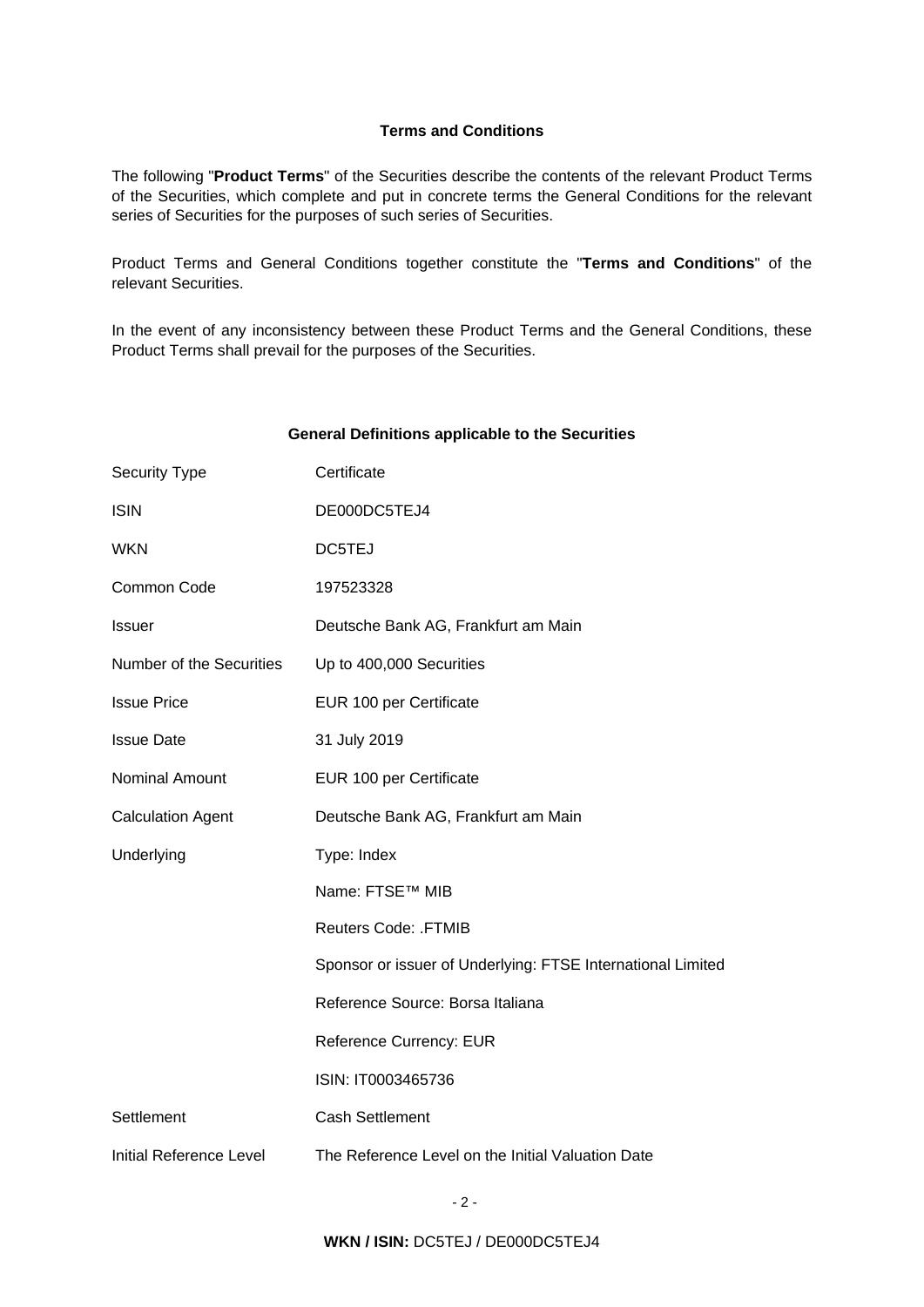| <b>Final Reference Level</b>                          | The Reference Level on the Valuation Date                                                                                                                                                                                  |  |  |
|-------------------------------------------------------|----------------------------------------------------------------------------------------------------------------------------------------------------------------------------------------------------------------------------|--|--|
| Reference Level                                       | In respect of any day, an amount (which shall be deemed to be a<br>monetary value in the Settlement Currency) equal to the Relevant<br>Reference Level Value on such day quoted by or published on the<br>Reference Source |  |  |
| Relevant Reference Level<br>Value                     | The official closing price of the Underlying                                                                                                                                                                               |  |  |
| <b>Initial Valuation Date</b>                         | 30 July 2019                                                                                                                                                                                                               |  |  |
| <b>Valuation Date</b>                                 | 30 July 2024                                                                                                                                                                                                               |  |  |
| <b>Observation Dates</b>                              | 30 July 2020, 30 July 2021, 29 July 2022 and 31 July 2023                                                                                                                                                                  |  |  |
| <b>General Definitions Applicable to Certificates</b> |                                                                                                                                                                                                                            |  |  |
| <b>Termination Date</b>                               | The Observation Date in respect of which a Redemption Event first<br>occurs                                                                                                                                                |  |  |
| <b>Barrier</b>                                        | 70 per cent. of the Initial Reference Level                                                                                                                                                                                |  |  |
| <b>Redemption Determination</b><br>Amount             | The official closing price of the Underlying on the Reference Source                                                                                                                                                       |  |  |
| <b>Redemption Threshold</b>                           | 100 per cent. of the Initial Reference Level                                                                                                                                                                               |  |  |

# *Product No. C48: Autocallable Twin Win Certificate with European Barrier Observation*

| Cash Amount |     | An amount equal to:                                                                                                                                                                                                                                                                                                                                                                                     |  |  |  |
|-------------|-----|---------------------------------------------------------------------------------------------------------------------------------------------------------------------------------------------------------------------------------------------------------------------------------------------------------------------------------------------------------------------------------------------------------|--|--|--|
|             | (a) | if on an Observation Date (set out in the table below in the<br>column "Observation Date"), the Redemption Determination<br>Amount is above or equal to the Redemption Threshold (a<br>"Redemption Event"), the Cash Amount set out in the table<br>below in the column "Cash Amount" in the row corresponding<br>to such Observation Date in respect of which the Redemption<br>Event first occurs; or |  |  |  |
|             | (b) | if a Redemption Event has not occurred:                                                                                                                                                                                                                                                                                                                                                                 |  |  |  |
|             |     | If the Final Reference Level is above or equal to the Initial<br>(i)<br>Reference Level, an amount equal to the product of the<br>Initial Issue Price and the lesser of (A) the Cap and (B)<br>the quotient of the Final Reference Level (as<br>numerator) and the Initial Reference Level (as<br>denominator);                                                                                         |  |  |  |
|             |     | If the Final Reference Level is less than the Initial<br>(ii)<br>Reference Level and the Final Reference Level is not<br>lower than the Barrier, the product of the Initial Issue<br>Price and the difference between two (as minuend) and<br>the quotient (as subtrahend) of the Final Reference<br>Level (as numerator) and the Initial Reference Level                                               |  |  |  |
|             |     |                                                                                                                                                                                                                                                                                                                                                                                                         |  |  |  |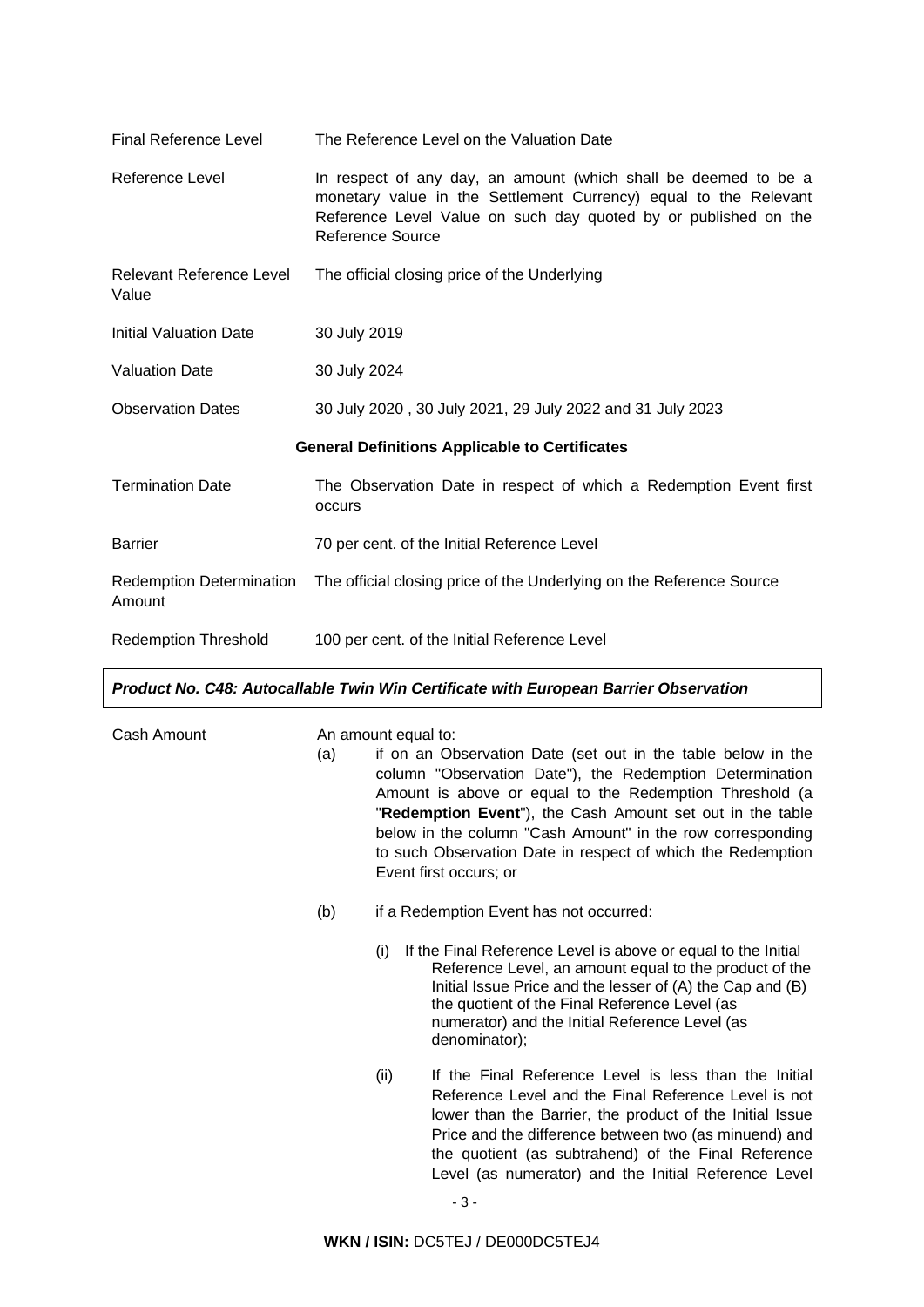(as denominator); or

(iii) If the Final Reference Level on the Valuation Date is less than the Initial Reference Level and the Final Reference Level is lower than the Barrier, the product of the Initial Issue Price and the quotient of the Final Reference Level (as numerator) and the Initial Reference Level (as denominator).

Cap EUR 130

Initial Issue Price EUR 100

| <b>Observation Date</b> |     | <b>Cash Amount</b>                                                                                                             |
|-------------------------|-----|--------------------------------------------------------------------------------------------------------------------------------|
| 30 July 2020            |     | EUR 105.87                                                                                                                     |
| 30 July 2021            |     | EUR 111.74                                                                                                                     |
| 29 July 2022            |     | EUR 117.61                                                                                                                     |
| 31 July 2023            |     | EUR 123.48                                                                                                                     |
| <b>Settlement Date</b>  | (a) | if a Redemption Event has occurred, the Settlement Date will<br>be the fifth Business Day after the relevant Exercise Date; or |

(b) if a Redemption Event has not occurred, the Settlement Date will be the later of (i) 06 August 2024 and (ii) the fifth Business Day after the relevant Exercise Date.

 $\overline{\phantom{a}}$ 

| <b>Further Definitions Applicable to the Securities</b> |                                                                                                                                                                                                                 |                               |  |  |
|---------------------------------------------------------|-----------------------------------------------------------------------------------------------------------------------------------------------------------------------------------------------------------------|-------------------------------|--|--|
| Type of Exercise                                        | European Style                                                                                                                                                                                                  |                               |  |  |
| Exercise Date                                           | If a Redemption Event occurs, the Termination Date or<br>(a)                                                                                                                                                    |                               |  |  |
|                                                         | (b)                                                                                                                                                                                                             | otherwise, the Valuation Date |  |  |
| <b>Automatic Exercise</b>                               | Automatic Exercise is applicable.                                                                                                                                                                               |                               |  |  |
| <b>Settlement Currency</b>                              | <b>EUR</b>                                                                                                                                                                                                      |                               |  |  |
| <b>Business Day Locations</b>                           | Frankfurt am Main                                                                                                                                                                                               |                               |  |  |
| <b>Correction Period</b>                                | Two Business Days prior to the due date for any payment or delivery<br>under the Securities, the amount of which is determined in whole or in<br>part by reference to such value or price of the Reference Item |                               |  |  |
| Form of Securities                                      | Global Security in bearer form                                                                                                                                                                                  |                               |  |  |
| <b>Clearing Agent</b>                                   | Clearstream Banking AG, Mergenthalerallee 61, 65760 Eschborn,<br>Germany                                                                                                                                        |                               |  |  |

**WKN / ISIN:** DC5TEJ / DE000DC5TEJ4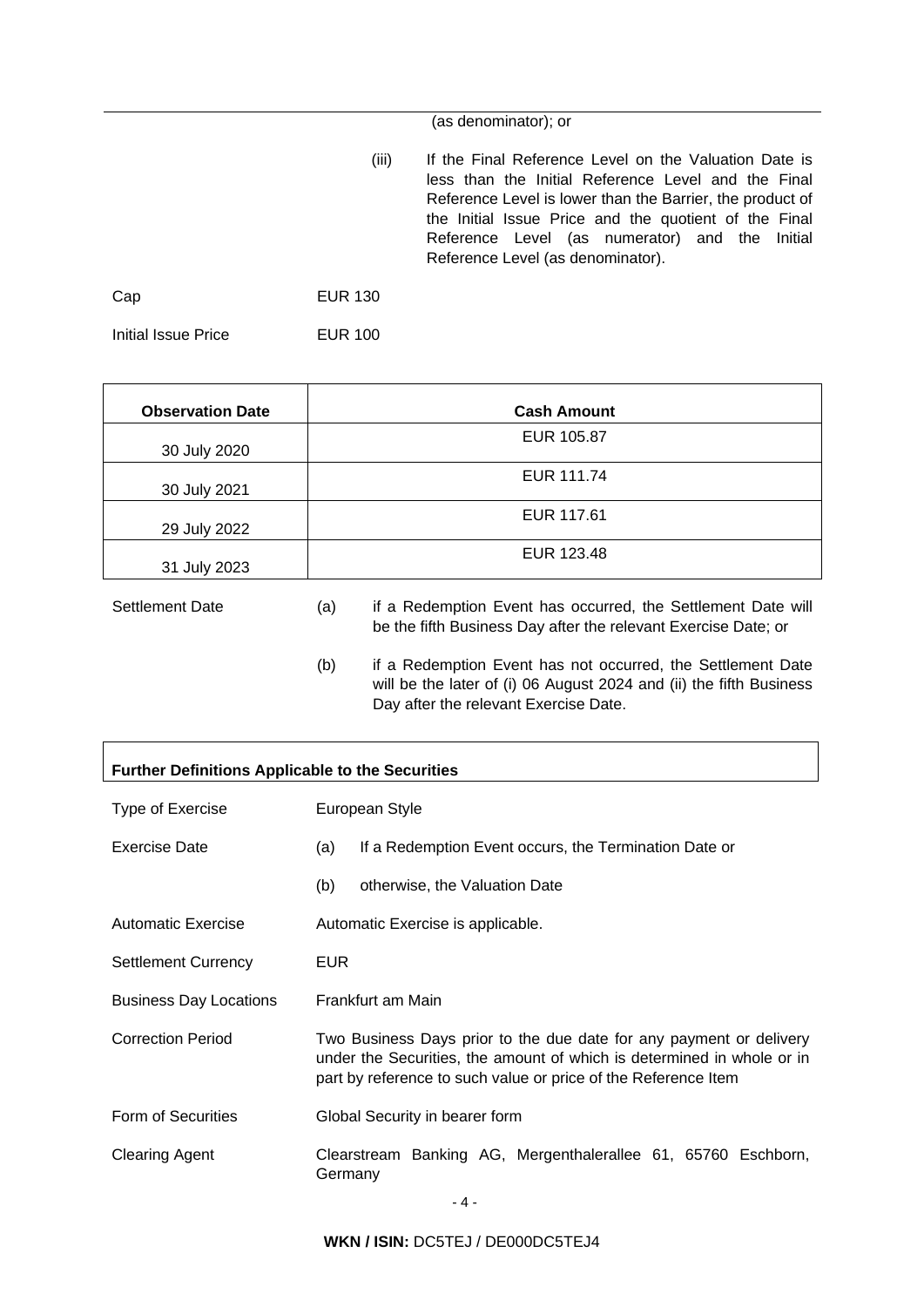Governing Law **English law**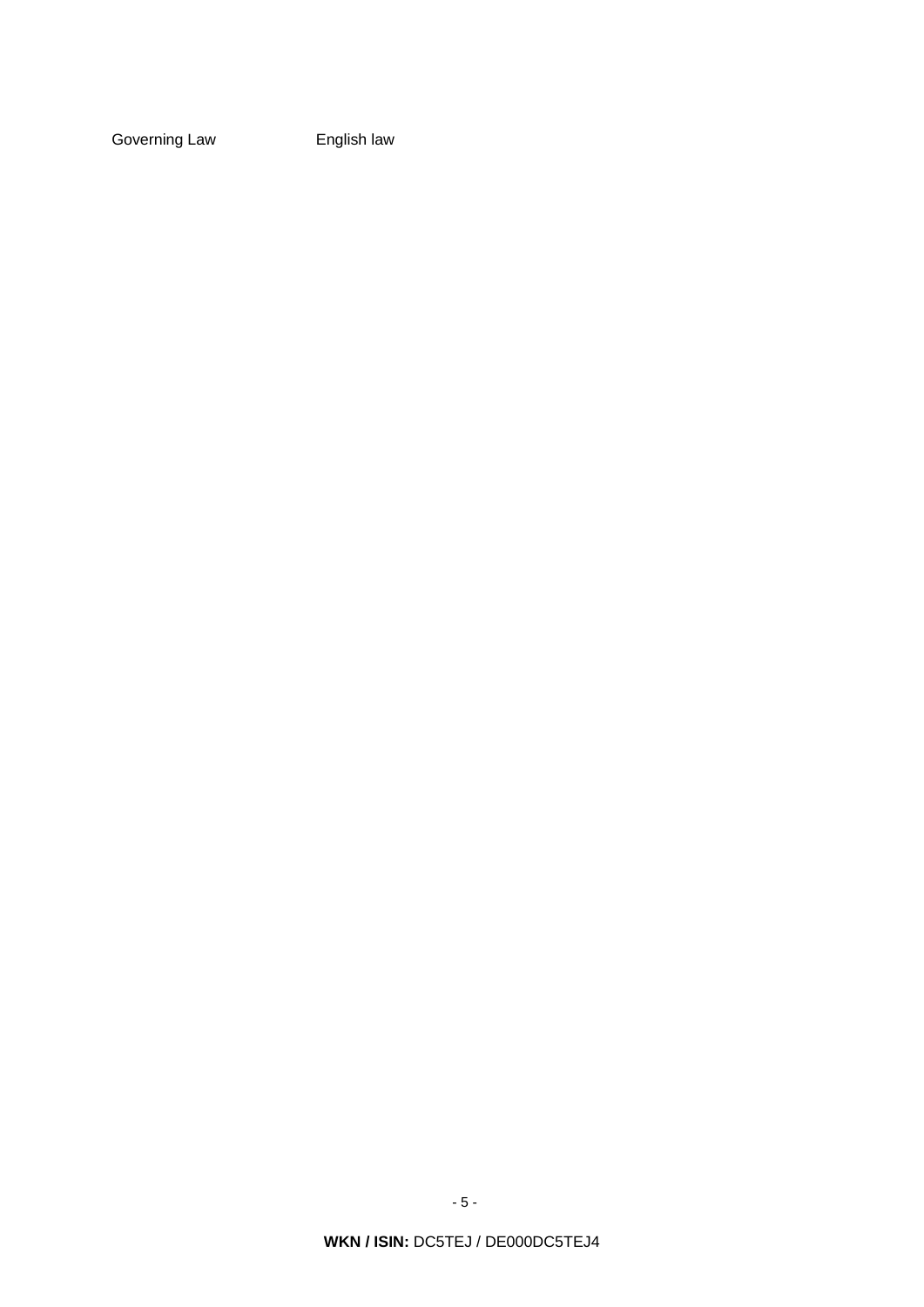# **Further Information about the Offering of the Securities**

| <b>LISTING AND ADMISSION TO TRADING</b>                       |                                                                                                                                                                                                                                                                                                                                                                                                                                       |
|---------------------------------------------------------------|---------------------------------------------------------------------------------------------------------------------------------------------------------------------------------------------------------------------------------------------------------------------------------------------------------------------------------------------------------------------------------------------------------------------------------------|
| Listing and Admission to Trading                              | Application will be made to admit to trading the<br>Securities on the multilateral trading facility (MTF)<br>EuroTLX of EuroTLX SIM S.p.A., which is not a<br>regulated market for the purposes of Directive<br>2014/65/EU (as amended).                                                                                                                                                                                              |
|                                                               | No application has been made to admit the<br>Securities to<br>regulated<br>the<br>market of<br>any<br>exchange.                                                                                                                                                                                                                                                                                                                       |
| Minimum Trade Size                                            | <b>One Security</b>                                                                                                                                                                                                                                                                                                                                                                                                                   |
| Estimate of total expenses related to admission<br>to trading | EUR 3,000                                                                                                                                                                                                                                                                                                                                                                                                                             |
| <b>OFFERING OF SECURITIES</b>                                 |                                                                                                                                                                                                                                                                                                                                                                                                                                       |
| Investor minimum subscription amount                          | One Security                                                                                                                                                                                                                                                                                                                                                                                                                          |
| Investor maximum subscription amount                          | Not applicable                                                                                                                                                                                                                                                                                                                                                                                                                        |
| The Subscription Period                                       | Applications to subscribe for the Securities may be<br>made through the Distributor(s) from 1 July 2019<br>until the "Primary Market End Date" which is 29<br>July 2019 (subject to adjustment) during the hours<br>in which banks are generally open for business in<br>Italy, except for the "door-to-door" offer for which<br>the Subscription Period will be from, and including,<br>1 July 2019 to, and including, 22 July 2019. |
|                                                               | The Issuer reserves the right for any reason to<br>reduce the number of Securities offered.                                                                                                                                                                                                                                                                                                                                           |
|                                                               | In the event that during the Subscription Period<br>the requests exceed the amount of the offer<br>destined to prospective investors equal to the<br>maximum aggregate nominal amount, the Issuer<br>may proceed to early terminate the Subscription<br>Period and may immediately suspend the<br>acceptance of further requests.                                                                                                     |
|                                                               | Any such change or any amendment to the<br>Subscription Period will be communicated to<br>investors by means of a notice published on the<br>website of the Issuer (www.it.x-markets.db.com).                                                                                                                                                                                                                                         |
| Cancellation of the Issuance of the Securities                | The Issuer reserves the right for any reason to<br>cancel the issuance of the Securities.                                                                                                                                                                                                                                                                                                                                             |
|                                                               | Any such decision will be communicated to<br>investors by means of a notice published on the                                                                                                                                                                                                                                                                                                                                          |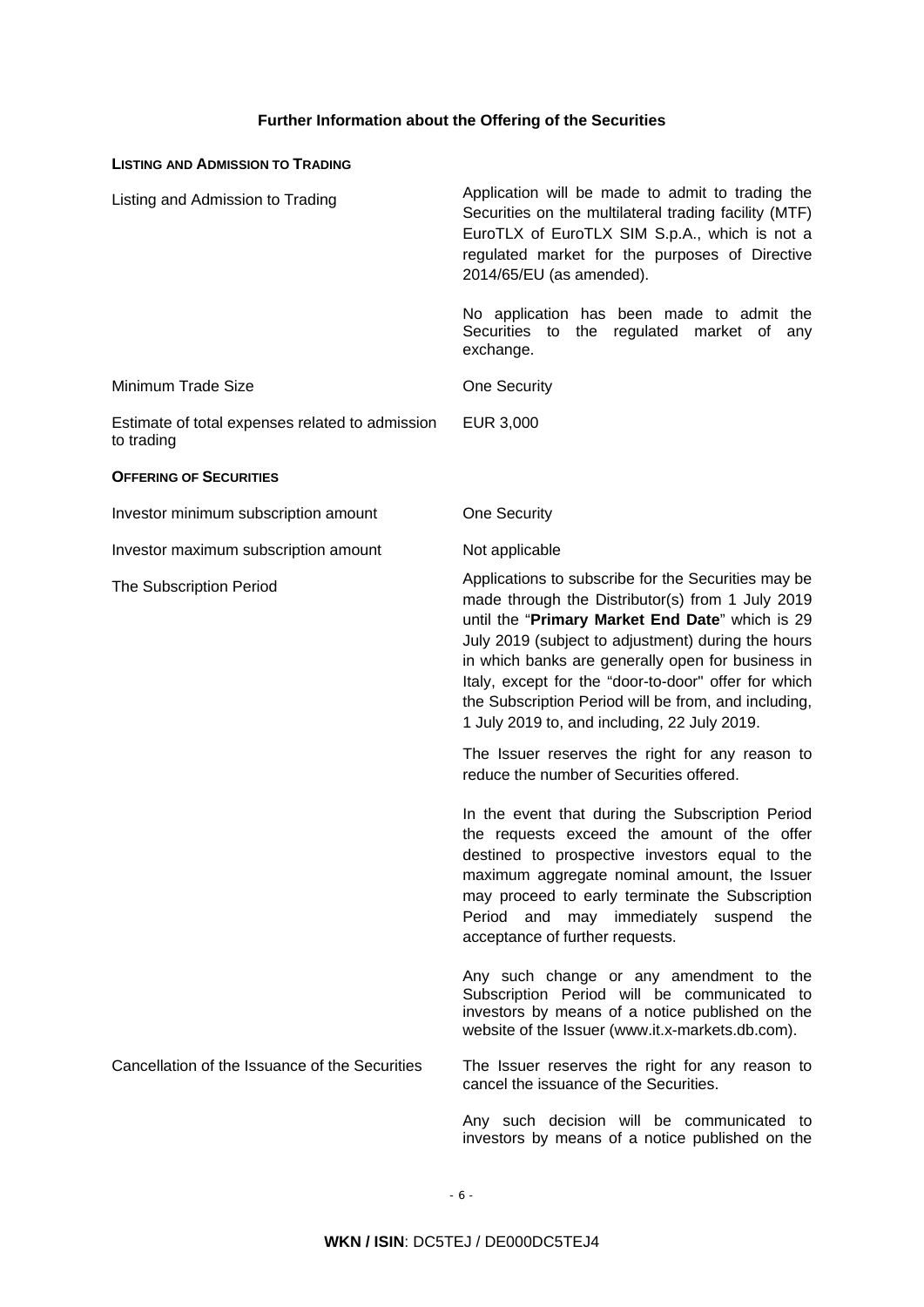|                                                                                                                    | website of the Issuer (www.it.x-markets.db.com).                                                                                                                                                                                                                                                                                                             |
|--------------------------------------------------------------------------------------------------------------------|--------------------------------------------------------------------------------------------------------------------------------------------------------------------------------------------------------------------------------------------------------------------------------------------------------------------------------------------------------------|
|                                                                                                                    | For the avoidance of doubt, if any application has<br>been made by a potential investor and the Issuer<br>exercises such a right, each such potential<br>investor shall not be entitled to subscribe or<br>otherwise purchase any Securities.                                                                                                                |
| Early Closing of the Subscription Period of the<br><b>Securities</b>                                               | The Issuer reserves the right for any reason to<br>close the Subscription Period early.                                                                                                                                                                                                                                                                      |
|                                                                                                                    | Any such decision will be communicated to<br>investors by means of a notice published on the<br>website of the Issuer (www.it.x-markets.db.com).                                                                                                                                                                                                             |
| Conditions to which the offer is subject                                                                           | Offers of the Securities are conditional on and<br>subject to admission to listing being obtained by<br>the Issue Date otherwise the offer will be deemed<br>withdrawn and the issuance cancelled.                                                                                                                                                           |
| Description of the application process                                                                             | Applications for the Securities can be made in Italy<br>at participating branches of a Distributor.                                                                                                                                                                                                                                                          |
|                                                                                                                    | Applications will be in accordance with the<br>relevant Distributor's usual procedures, notified to<br>investors by the relevant Distributor.                                                                                                                                                                                                                |
|                                                                                                                    | Prospective investors will not be required to enter<br>into any contractual arrangements directly with the<br>Issuer relating to the subscription for the<br>Securities.                                                                                                                                                                                     |
| Description of possibility to reduce subscriptions<br>and manner for refunding excess amount paid<br>by applicants | Not applicable.                                                                                                                                                                                                                                                                                                                                              |
| Details of the method and time limits for paying<br>up and delivering the Securities                               | Investors will be notified by the Issuer or the<br>relevant financial intermediary of their allocations<br>of Securities and the settlement arrangements in<br>respect thereof. The Securities will be issued on<br>the Issue Date and the Securities will be delivered<br>on the Value Date against payment to the Issuer<br>of the net subscription price. |
| Manner in and date on which results of the offer<br>are to be made public                                          | The Issuer will in its sole discretion determine the<br>final amount of Securities to be issued (which will<br>be dependent on the outcome of the offer), up to a<br>limit of 400,000 Securities                                                                                                                                                             |
|                                                                                                                    | The precise number of Securities to be issued will<br>be published on the website of the Issuer<br>(www.it.x-markets.db.com) on or around the Issue<br>Date.                                                                                                                                                                                                 |
|                                                                                                                    | The results of the offer will be available from the<br>Distributor following the Subscription Period and<br>prior to the Issue Date.                                                                                                                                                                                                                         |

- 7 -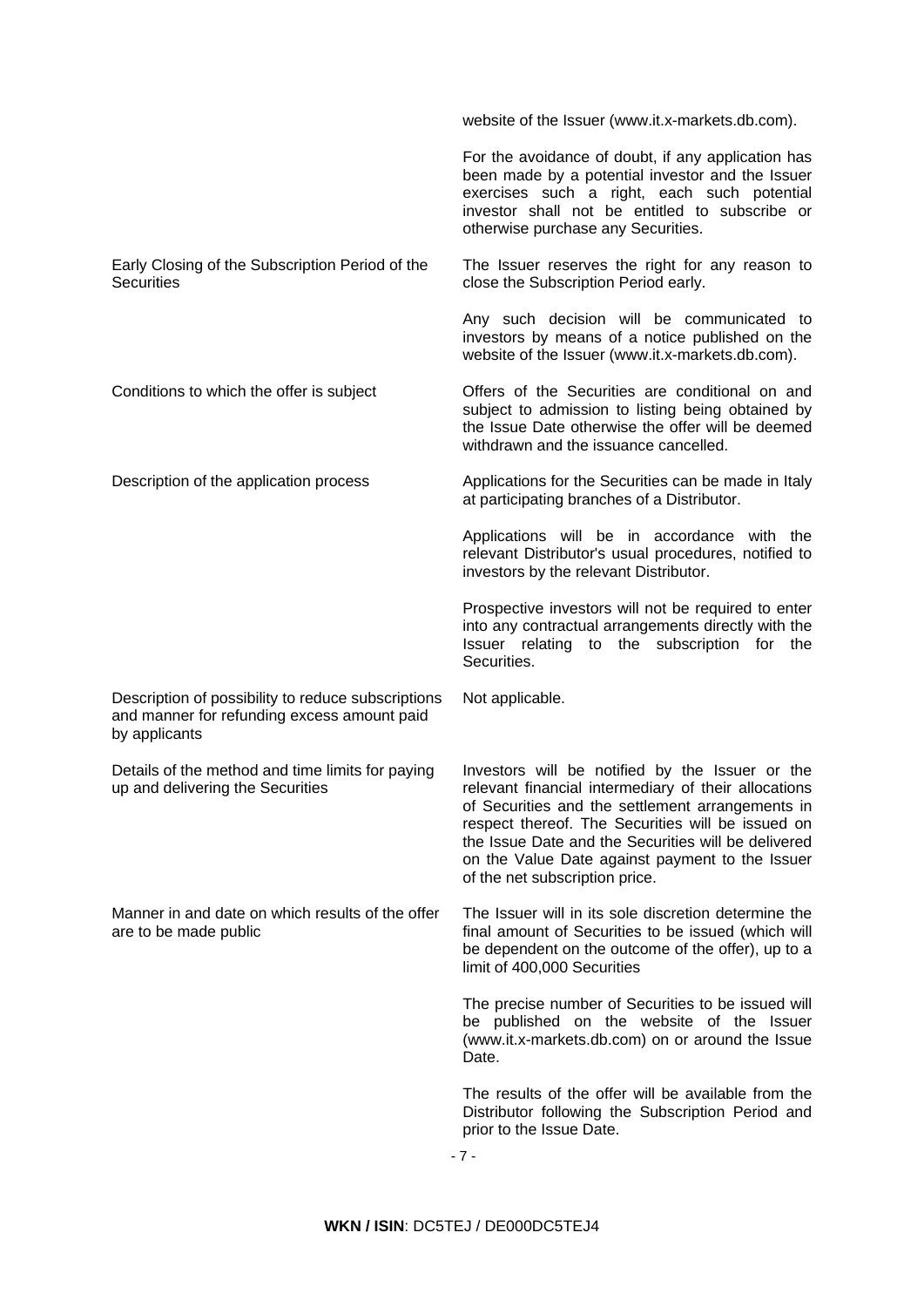Procedure for exercise of any right of preemption, negotiability of subscription rights and treatment of subscription rights not exercised

Categories of potential investors to which the Securities are offered and whether tranche(s) have been reserved for certain countries

Process for notification to applicants of the amount allotted and the indication whether dealing may begin before notification is made

Amount of any expenses and taxes specifically charged to the subscriber or purchaser

Name(s) and address(es), to the extent known to the Issuer, of the placers in the various countries where the offer takes place

Not applicable.

Qualified investors within the meaning of the Prospectus Directive and non-qualified investors.

The Offer may be made in Italy to any person which complies with all other requirements for investment as set out in the Base Prospectus or otherwise determined by the Issuer and/or the relevant financial intermediaries. In other EEA countries, offers will only be made pursuant to an exemption under the Prospectus Directive as implemented in such jurisdictions

Each investor will be notified by the relevant Distributor of its allocation of Securities after the end of the Subscription Period and before the Issue Date.

No dealings in the Securities may take place prior to the Issue Date.

Not applicable.

Deutsche Bank S.p.A. of Piazza del Calendario 3, 20126, Milan, Italy (a "**Distributor**" and together with any other entities appointed as a distributor in respect of the Securities during the Subscription Period, the "**Distributors**").

The Issuer reserves the right to appoint other distributors during the Subscription Period, which will be communicated to investors by means of a notice published on the website of the Issuer (www.it.x-markets.db.com).

Deutsche Bank S.p.A. will act as lead manager of the placement syndicate (*Responsabile del Collocamento* as defined under article 93-bis of the Financial Services Act) (the "**Lead Manager**").

Consent to use of Prospectus The Issuer consents to the use of the Prospectus by the following financial intermediary(individual consent): Deutsche Bank S.p.A. of Piazza del Calendario 3, 20126, Milan, Italy.

> Individual consent to the later resale and final placement of the Securities by the financial intermediaries is given in relation to Italy.

 - 8 - The subsequent resale or final placement of Securities by financial intermediaries can be made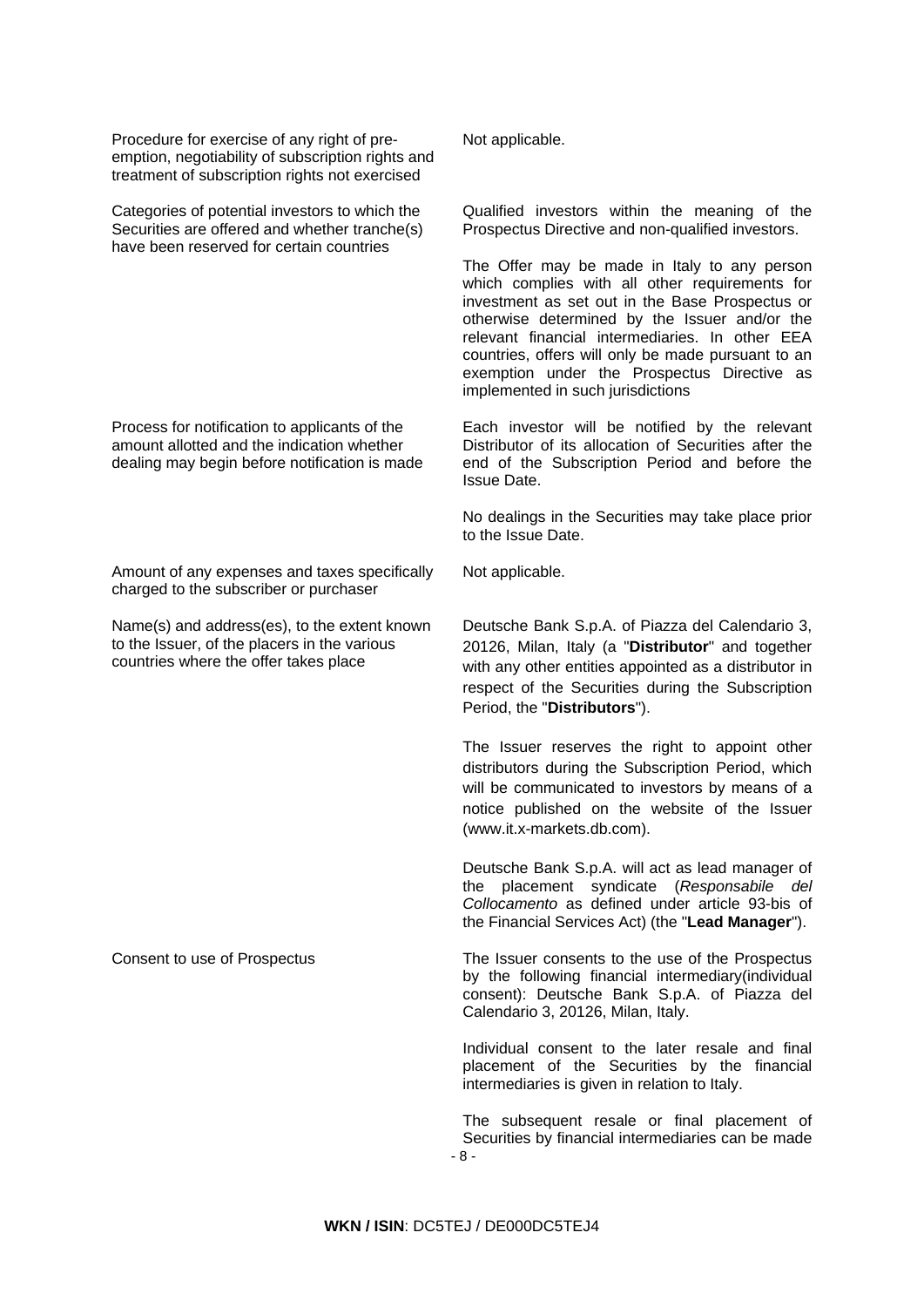during the period from 1 July 2019 (inclusively) until 29 July 2019 (inclusively) and as long as this Prospectus is valid in accordance with Article 9 of the Prospectus Directive.

### **FEES**

Fees paid by the Issuer to the distributor

| <b>Trailer Fee</b>                                                                | Not applicable                                                                                                                                                                                               |
|-----------------------------------------------------------------------------------|--------------------------------------------------------------------------------------------------------------------------------------------------------------------------------------------------------------|
| <b>Placement Fee</b>                                                              | up to 4.00 per cent of the Issue Price                                                                                                                                                                       |
| Fees charged by the <i>Issuer</i> to the<br>Securityholders post issuance         | Not applicable                                                                                                                                                                                               |
| <b>INTERESTS OF NATURAL AND LEGAL PERSONS</b><br><b>INVOLVED IN THE ISSUE</b>     |                                                                                                                                                                                                              |
| Interests of Natural and Legal Persons involved<br>in the Issue                   | Save for the Distributors regarding the fees as set<br>out under "Fees" above, so far as the Issuer is<br>aware, no person involved in the issue of the<br>Securities has an interest material to the offer. |
| <b>REASONS FOR THE OFFER, ESTIMATED NET</b><br><b>PROCEEDS AND TOTAL EXPENSES</b> |                                                                                                                                                                                                              |
| Reasons for offer                                                                 | See "Use of Proceeds" section in the Base<br>Prospectus.                                                                                                                                                     |
| <b>PUBLICATION OF NOTICES</b>                                                     |                                                                                                                                                                                                              |
| Publication of notices                                                            | Notices will be published in accordance with<br>$$16(1)(a)$ or $$16(1)(b)$                                                                                                                                   |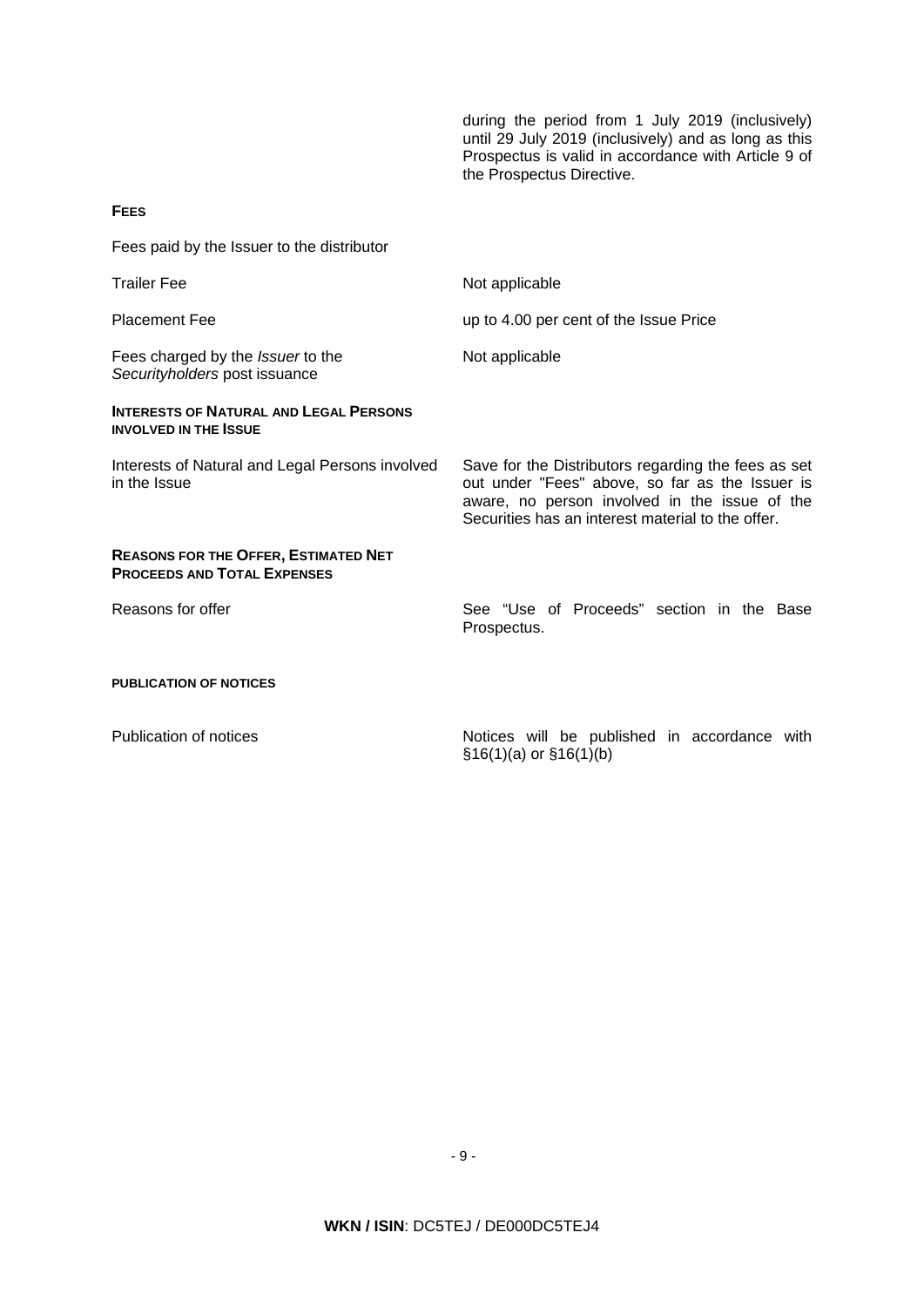### **INFORMATION RELATING TO THE UNDERLYING**

Information on the Underlying and ongoing performance of the Underlying and its volatility can be obtained on the *Reuters* page as provided for each security or item composing the Underlying

| Name of sponsor of Underlying | Website      |
|-------------------------------|--------------|
| <b>FTSE™ MIB</b>              | www.ftse.com |

### **Index Disclaimer:**

### **FTSE™ MIB**

The Certificates are not in any way sponsored, endorsed, sold or promoted by FTSE International Limited ("**FTSE**"), the London Stock Exchange Plc (the "**Exchange**"), the Financial Times Limited ("**FT**") or Borsa Italiana SpA ("**Borsa Italiana**") (Collectively the "**Licensor Parties**"). None of the Licensor Parties make any warranty or representation whatsoever, expressly or impliedly, either as to the results to be obtained from the use of the FTSE MIB Index (the "Index") and/or the figure at which the said Index stands at any particular time on any particular day or otherwise. The Index is calculated by FTSE with the assistance of Borsa Italiana. None of the Licensor Parties shall be liable (whether in negligence or otherwise) to any person for any error in the Index and none of the Licensor Parties shall be under any obligation to advise any person of any error therein.

"FTSE®" is a trade mark of the Exchange and the FT, "MIB®" is a trade mark of Borsa Italiana and are both used by FTSE under licence.

### **Further Information Published by the Issuer**

The Issuer does not intend to provide any further information on the Underlying.

#### **COUNTRY SPECIFIC INFORMATION:**

Offers may be made in Italy to any person which complies with all other requirements for investment as set out in the Base Prospectus or otherwise determined by the Issuer and/or the relevant financial intermediaries. In other EEA countries, offers will only be made pursuant to an exemption under the Prospectus Directive as implemented in such jurisdictions.

Agent in Italy In Italy, the Agent shall be Deutsche Bank S.p.A.. The Agent shall act through its principal office in Milan being as at the Issue Date at the following address: Piazza del Calendario, 3 – 20126, Italy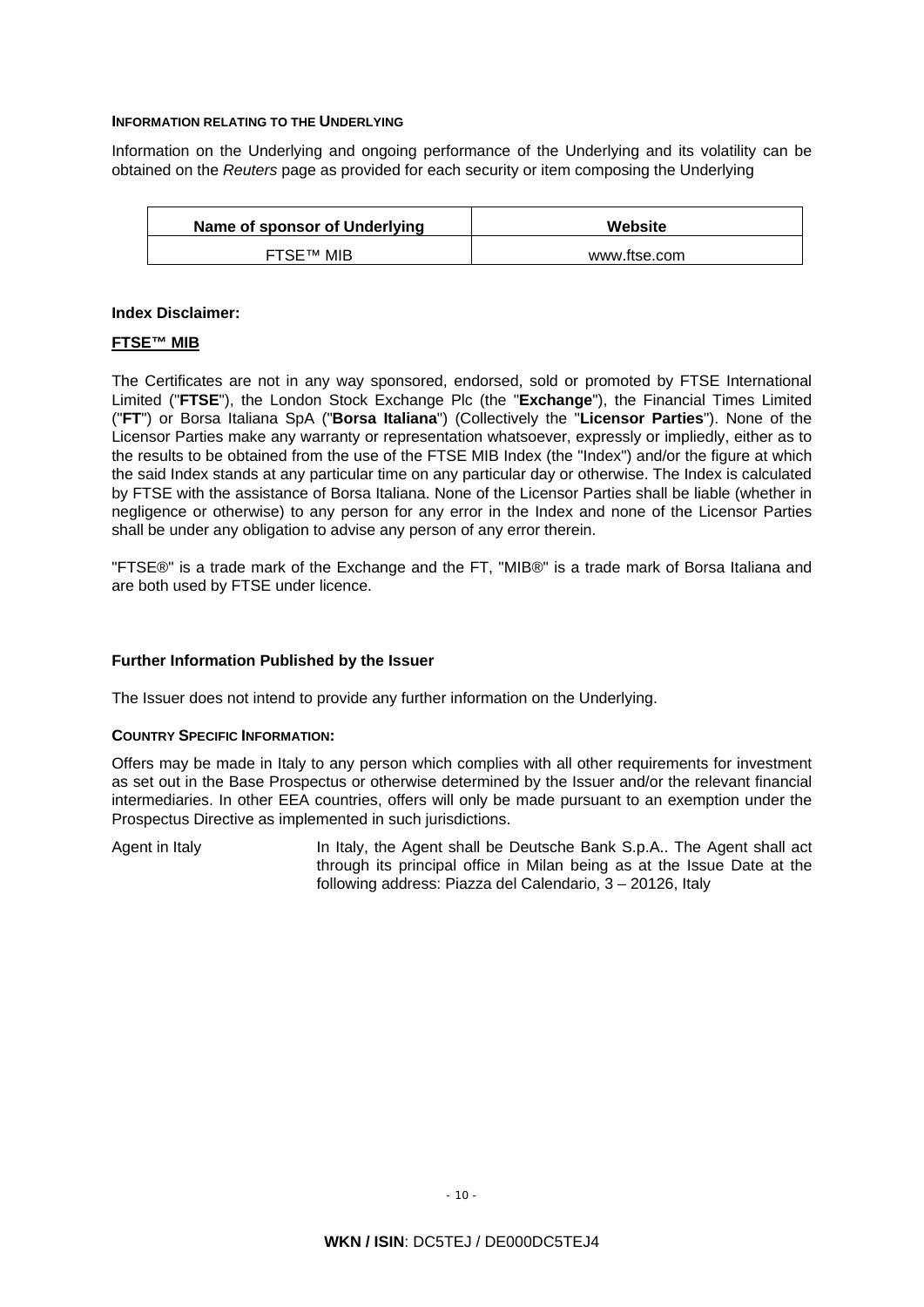# **Annex to the Final Terms**

### Issue-Specific Summary

*Summaries are made up of disclosure requirements, known as "Elements". These elements are numbered in Sections A – E (A.1 – E.7).* 

*This Summary contains all the Elements required to be included in a summary for this type of securities and Issuer. Because some Elements are not required to be addressed, there may be gaps in the numbering sequence of the Elements.* 

*Even though an Element may be required to be inserted in the summary because of the type of securities and Issuer, it is possible that no relevant information can be given regarding the Element. In this case a short description of the Element is included in the summary with the mention of 'not applicable'.* 

| <b>Element</b> | Section A – Introduction and warnings                                                             |                                                                                                                                                                                                                                                                                                                                                                                                                                                                                          |  |
|----------------|---------------------------------------------------------------------------------------------------|------------------------------------------------------------------------------------------------------------------------------------------------------------------------------------------------------------------------------------------------------------------------------------------------------------------------------------------------------------------------------------------------------------------------------------------------------------------------------------------|--|
| A.1            | Warning<br>Warning that:                                                                          |                                                                                                                                                                                                                                                                                                                                                                                                                                                                                          |  |
|                |                                                                                                   | this Summary should be read as an introduction to the Prospectus;<br>$\bullet$                                                                                                                                                                                                                                                                                                                                                                                                           |  |
|                |                                                                                                   | any decision to invest in the Securities should be based on consideration of the<br>$\bullet$<br>Prospectus as a whole by the investor;                                                                                                                                                                                                                                                                                                                                                  |  |
|                |                                                                                                   | where a claim relating to the information contained in the Prospectus is brought before a<br>$\bullet$<br>court, the plaintiff investor might, under the national legislation of the EU member states,<br>have to bear the costs of translating the Prospectus, before the legal proceedings are<br>initiated; and                                                                                                                                                                       |  |
|                |                                                                                                   | civil liability attaches only to those persons who have tabled this Summary including any<br>$\bullet$<br>translation thereof, but only if this Summary is misleading, inaccurate or inconsistent<br>when read together with the other parts of the Prospectus or it does not provide, when<br>read together with the other parts of the Prospectus, key information in order to aid<br>investors when considering whether to invest in the Securities.                                  |  |
| A.2            | Consent to use<br>οf<br>the<br><b>Prospectus</b>                                                  | The Issuer consents to the use of the Prospectus for subsequent resale or final<br>$\bullet$<br>placement of the Securities by the following financial intermediaries (individual consent):<br>Deutsche Bank S.p.A. of Piazza del Calendario 3, 20126, Milan, Italy.                                                                                                                                                                                                                     |  |
|                |                                                                                                   | The offer period during which the subsequent resale or final placement of Securities by<br>$\bullet$<br>financial intermediaries can be made will be the period from 1 July 2019 to 29 July 2019<br>as long as the Base Prospectus is valid in accordance with Article 9 of the Prospectus<br>Directive.                                                                                                                                                                                 |  |
|                |                                                                                                   | Such consent is not subject to and given under any condition.<br>$\bullet$                                                                                                                                                                                                                                                                                                                                                                                                               |  |
|                |                                                                                                   | In case of an offer being made by a financial intermediary, this financial<br>$\bullet$<br>intermediary will provide information to investors on the terms and conditions of<br>the offer at the time the offer is made.                                                                                                                                                                                                                                                                 |  |
| <b>Element</b> | <b>Section B - Issuer</b>                                                                         |                                                                                                                                                                                                                                                                                                                                                                                                                                                                                          |  |
| <b>B.1</b>     | Legal<br>and<br>Commercial<br>Name<br>of<br>the<br><b>Issuer</b>                                  | The legal and commercial name of the Issuer is Deutsche Bank Aktiengesellschaft<br>("Deutsche Bank", "Deutsche Bank AG" or the "Bank").                                                                                                                                                                                                                                                                                                                                                  |  |
| B.2            | Domicile,<br>Legal<br>Form, Legislation,<br>Country<br>οf<br>Incorporation                        | Deutsche Bank is a stock corporation (Aktiengesellschaft) under German law. The Bank has<br>its registered office in Frankfurt am Main, Germany. It maintains its head office at<br>Taunusanlage 12, 60325 Frankfurt am Main, Germany (telephone +49-69-910-00).                                                                                                                                                                                                                         |  |
| B.4b           | Known<br>trends<br>affecting<br>the<br>Issuer and<br>the<br>industries<br>in<br>which it operates | With the exception of the effects of the macroeconomic conditions and market environment,<br>litigation risks associated with the financial markets crisis as well as the effects of legislation<br>and regulations applicable to financial institutions in Germany and the European Union, there<br>are no known trends, uncertainties, demands, commitments or events that are reasonably<br>likely to have a material effect on the Issuer's prospects in its current financial year. |  |
| B.5            | Description of the<br>group and the<br>Issuer's position<br>within the group                      | Deutsche Bank is the parent company and the most material entity of Deutsche Bank Group, a<br>group consisting of banks, capital market companies, fund management companies, property<br>finance companies, instalment financing companies, research and consultancy companies                                                                                                                                                                                                          |  |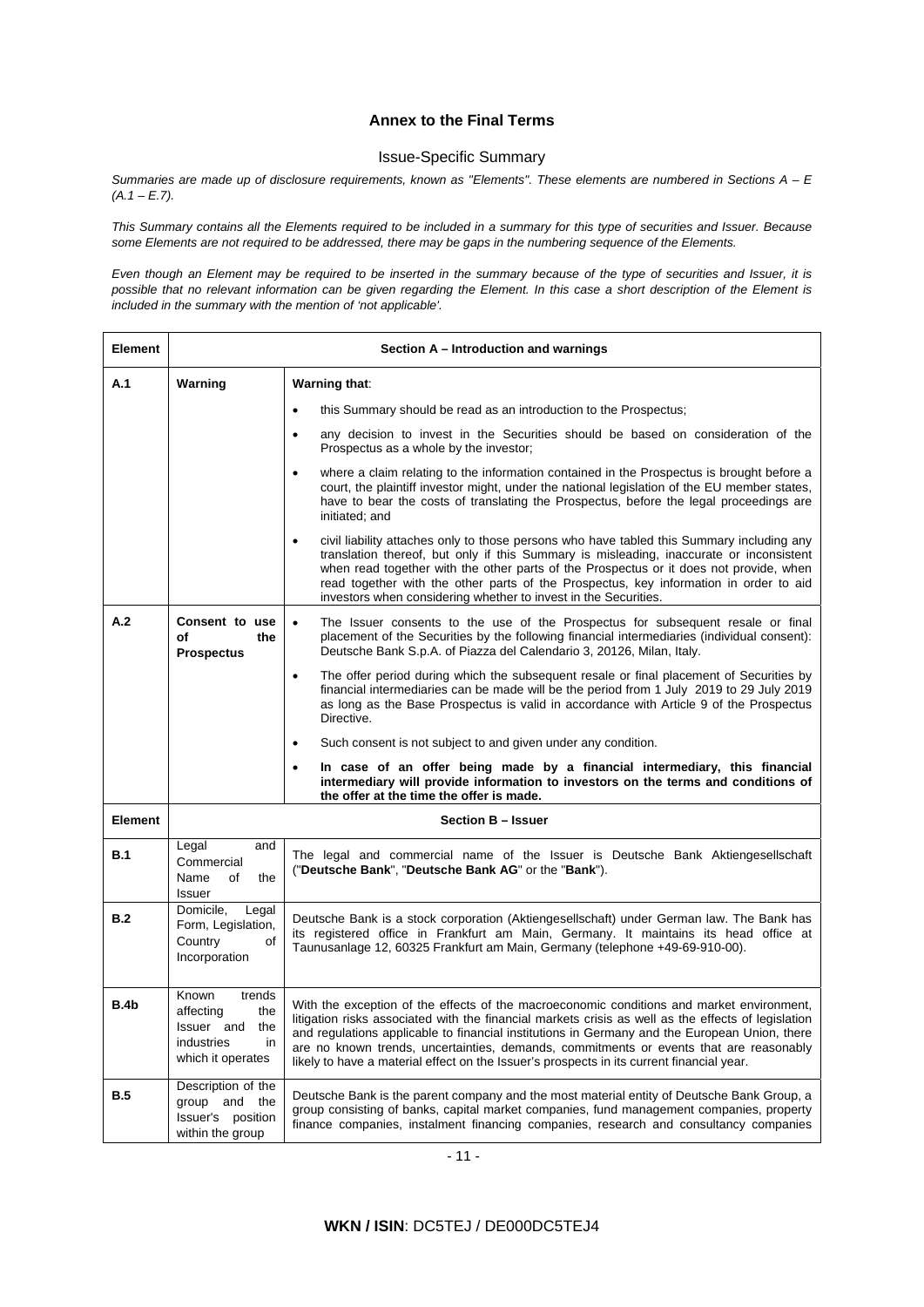|             |                                                           |                                                                                                                                                                                                                                                                                                                                                                                                                                                                                                                                                                                                                                                                          | and other domestic and foreign companies (the "Deutsche Bank Group").                       |                 |                         |                                                                                           |
|-------------|-----------------------------------------------------------|--------------------------------------------------------------------------------------------------------------------------------------------------------------------------------------------------------------------------------------------------------------------------------------------------------------------------------------------------------------------------------------------------------------------------------------------------------------------------------------------------------------------------------------------------------------------------------------------------------------------------------------------------------------------------|---------------------------------------------------------------------------------------------|-----------------|-------------------------|-------------------------------------------------------------------------------------------|
| <b>B.9</b>  | Profit forecast or<br>estimate                            | Not applicable. No profit forecast or estimate is made.                                                                                                                                                                                                                                                                                                                                                                                                                                                                                                                                                                                                                  |                                                                                             |                 |                         |                                                                                           |
| <b>B.10</b> | Qualifications<br>in<br>the audit report                  | information.                                                                                                                                                                                                                                                                                                                                                                                                                                                                                                                                                                                                                                                             | Not applicable. There are no qualifications in the audit report on the historical financial |                 |                         |                                                                                           |
| <b>B.12</b> | Selected<br>historical<br>key<br>financial<br>information | The following table shows an overview from the balance sheet of Deutsche Bank AG which<br>has been extracted from the respective audited consolidated financial statements prepared<br>in accordance with IFRS as of 31 December 2017 and 31 December 2018 as well as from<br>the unaudited consolidated interim financial statements as of 31 March 2018 and from the<br>unaudited consolidated interim financial information as of 31 March 2019. The information<br>on share capital (in EUR) and number of ordinary shares is based on the internal<br>accounting of Deutsche Bank and is unaudited.<br>31 December<br>31 March 2019<br>31 December<br>31 March 2018 |                                                                                             |                 |                         |                                                                                           |
|             |                                                           | Share                                                                                                                                                                                                                                                                                                                                                                                                                                                                                                                                                                                                                                                                    | 2017<br>5,290,939,215.3                                                                     | 5,290,939,215.3 | 2018<br>5,290,939,215.3 | 5,290,939,215.3                                                                           |
|             |                                                           | capital<br>(in EUR)                                                                                                                                                                                                                                                                                                                                                                                                                                                                                                                                                                                                                                                      | 6                                                                                           | 6               | 6                       | 6                                                                                         |
|             |                                                           | Number<br>of<br>ordinary<br>shares                                                                                                                                                                                                                                                                                                                                                                                                                                                                                                                                                                                                                                       | 2,066,773,131                                                                               | 2,066,773,131   | 2,066,773,131           | 2,066,773,131                                                                             |
|             |                                                           | Total<br>assets<br>(in<br>million<br>Euro)                                                                                                                                                                                                                                                                                                                                                                                                                                                                                                                                                                                                                               | 1,474,732                                                                                   | 1,477,735       | 1,348,137               | 1,437,179                                                                                 |
|             |                                                           | Total<br>liabilities<br>(in<br>million<br>Euro)                                                                                                                                                                                                                                                                                                                                                                                                                                                                                                                                                                                                                          | 1,406,633                                                                                   | 1,409,710       | 1,279,400               | 1,367,985                                                                                 |
|             |                                                           | Total<br>equity (in<br>million<br>Euro)                                                                                                                                                                                                                                                                                                                                                                                                                                                                                                                                                                                                                                  | 68,099                                                                                      | 68,025          | 68,737                  | 69,194                                                                                    |
|             |                                                           | Common<br>Equity<br>Tier 1<br>capital<br>ratio <sup>1</sup>                                                                                                                                                                                                                                                                                                                                                                                                                                                                                                                                                                                                              | 14.8%                                                                                       | 13.4%           | 13.6%                   | $13.7\%$ <sup>2</sup>                                                                     |
|             |                                                           | Capital ratios are based upon transitional rules of the CRR/CRD 4 capital framework.<br>2<br>The Common Equity Tier 1 capital ratio as of 31 March 2019 on the basis of<br>CRR/CRD 4 fully loaded was 13.7%.                                                                                                                                                                                                                                                                                                                                                                                                                                                             |                                                                                             |                 |                         |                                                                                           |
|             | No<br>material<br>adverse<br>change<br>in the prospects   |                                                                                                                                                                                                                                                                                                                                                                                                                                                                                                                                                                                                                                                                          | Deutsche Bank since 31 December 2018.                                                       |                 |                         | There has been no material adverse change in the prospects of Deutsche Bank Group or      |
|             | Significant<br>changes in<br>the<br>financial<br>or       |                                                                                                                                                                                                                                                                                                                                                                                                                                                                                                                                                                                                                                                                          | position of Deutsche Bank since 31 March 2019.                                              |                 |                         | Not applicable. There has been no significant change in the financial position or trading |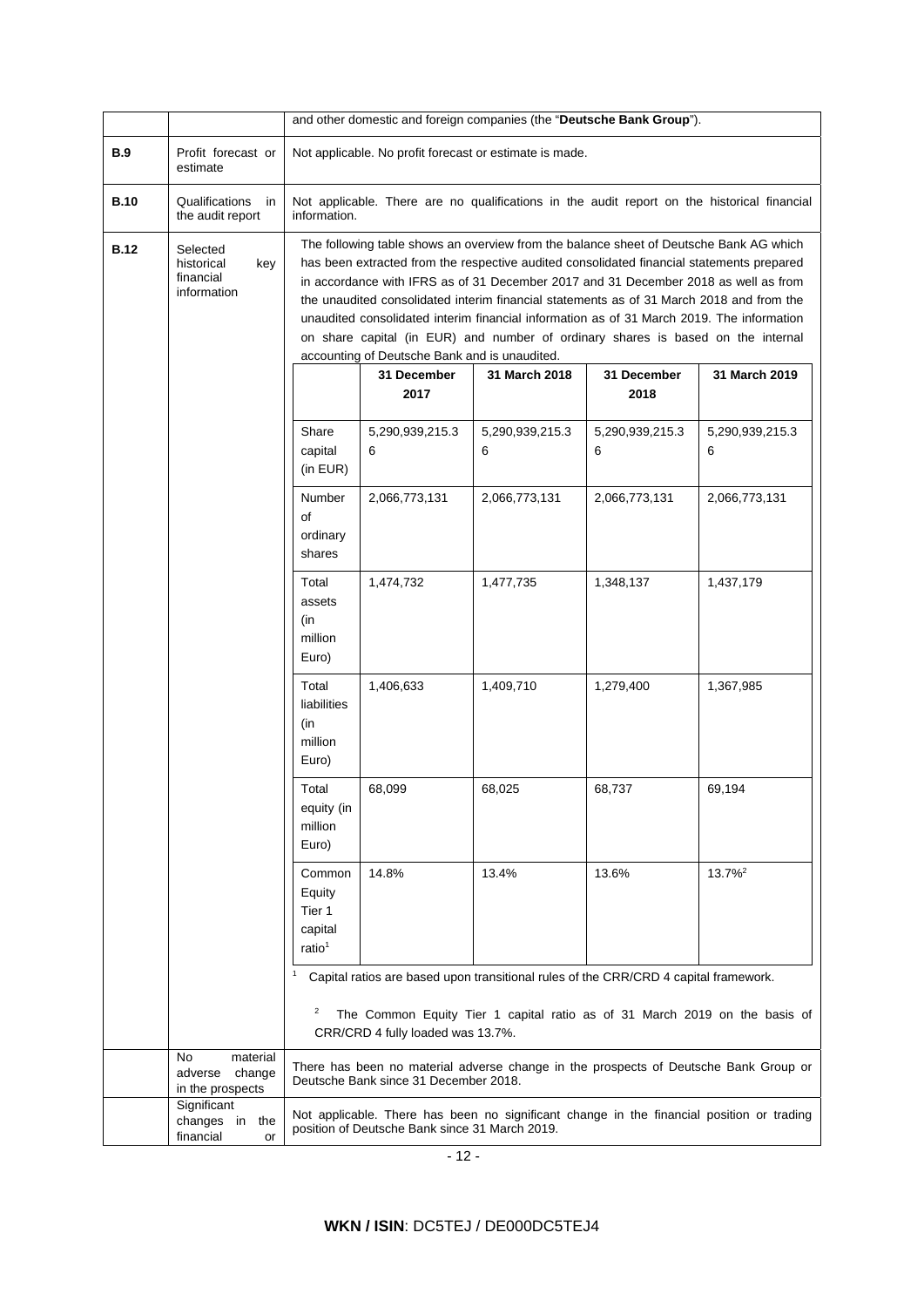|                           | trading position                                         |                                                                                                                                                                                                                                                                                                                                                                                                                                                                                                                                                                                                                                                                                                                                                |  |
|---------------------------|----------------------------------------------------------|------------------------------------------------------------------------------------------------------------------------------------------------------------------------------------------------------------------------------------------------------------------------------------------------------------------------------------------------------------------------------------------------------------------------------------------------------------------------------------------------------------------------------------------------------------------------------------------------------------------------------------------------------------------------------------------------------------------------------------------------|--|
| <b>B.13</b>               | Recent<br>events<br>material to the<br>Issuer's solvency | Not applicable. There are no recent events particular to the Issuer which are to a material<br>extent relevant to the evaluation of the Issuer's solvency.                                                                                                                                                                                                                                                                                                                                                                                                                                                                                                                                                                                     |  |
| <b>B.14</b>               | Dependence<br>upon group<br>entities                     | Please read the following information together with Element B.5.<br>Not applicable. The Issuer is not dependent upon other entities of Deutsche Bank Group.                                                                                                                                                                                                                                                                                                                                                                                                                                                                                                                                                                                    |  |
| <b>B.15</b>               | Issuer's principal<br>activities                         | The objects of Deutsche Bank, as laid down in its Articles of Association, include the<br>transaction of all kinds of banking business, the provision of financial and other services and<br>the promotion of international economic relations. The Bank may realise these objectives itself<br>or through subsidiaries and affiliated companies. To the extent permitted by law, the Bank is<br>entitled to transact all business and to take all steps which appear likely to promote the<br>objectives of the Bank, in particular: to acquire and dispose of real estate, to establish<br>branches at home and abroad, to acquire, administer and dispose of participations in other<br>enterprises, and to conclude enterprise agreements. |  |
|                           |                                                          | Deutsche Bank Group's business activities are organized into the following three corporate<br>divisions:                                                                                                                                                                                                                                                                                                                                                                                                                                                                                                                                                                                                                                       |  |
|                           |                                                          | Corporate & Investment Bank (CIB);                                                                                                                                                                                                                                                                                                                                                                                                                                                                                                                                                                                                                                                                                                             |  |
|                           |                                                          | Asset Management (AM); and                                                                                                                                                                                                                                                                                                                                                                                                                                                                                                                                                                                                                                                                                                                     |  |
|                           |                                                          | Private & Commercial Bank (PCB).                                                                                                                                                                                                                                                                                                                                                                                                                                                                                                                                                                                                                                                                                                               |  |
|                           |                                                          | The three corporate divisions are supported by infrastructure functions. In addition, Deutsche<br>Bank has a local and regional organizational layer to facilitate a consistent implementation of<br>global strategies.                                                                                                                                                                                                                                                                                                                                                                                                                                                                                                                        |  |
|                           |                                                          | The Bank has operations or dealings with existing or potential customers in most countries in<br>the world. These operations and dealings include:                                                                                                                                                                                                                                                                                                                                                                                                                                                                                                                                                                                             |  |
|                           |                                                          | subsidiaries and branches in many countries;<br>٠                                                                                                                                                                                                                                                                                                                                                                                                                                                                                                                                                                                                                                                                                              |  |
|                           |                                                          | representative offices in other countries; and                                                                                                                                                                                                                                                                                                                                                                                                                                                                                                                                                                                                                                                                                                 |  |
|                           |                                                          | one or more representatives assigned to serve customers in a large number of<br>additional countries.                                                                                                                                                                                                                                                                                                                                                                                                                                                                                                                                                                                                                                          |  |
| <b>B.16</b>               | Controlling<br>persons                                   | Not applicable. Based on notifications of major shareholdings pursuant to the German<br>Securities Trading Act (Wertpapierhandelsgesetz - WpHG), there are only six shareholders<br>holding more than 3 but less than 10 per cent. of the Issuer's shares. To the Issuer's<br>knowledge there is no other shareholder holding more than 3 per cent. of the shares. The<br>Issuer is thus not directly or indirectly majority-owned or controlled.                                                                                                                                                                                                                                                                                              |  |
| <b>Element</b>            | <b>Section C - Securities</b>                            |                                                                                                                                                                                                                                                                                                                                                                                                                                                                                                                                                                                                                                                                                                                                                |  |
| C.1                       | Type<br>the<br>and<br>of<br>class                        | <b>Type of Securities</b>                                                                                                                                                                                                                                                                                                                                                                                                                                                                                                                                                                                                                                                                                                                      |  |
|                           | the<br>securities.                                       | The Securities are Certificates. For a further description see Element C.15.                                                                                                                                                                                                                                                                                                                                                                                                                                                                                                                                                                                                                                                                   |  |
|                           | including<br>any<br>security                             | Security identification number(s) of Securities                                                                                                                                                                                                                                                                                                                                                                                                                                                                                                                                                                                                                                                                                                |  |
| identification<br>number. |                                                          | ISIN: DE000DC5TEJ4                                                                                                                                                                                                                                                                                                                                                                                                                                                                                                                                                                                                                                                                                                                             |  |
|                           |                                                          | WKN: DC5TEJ<br>Common Code: 197523328                                                                                                                                                                                                                                                                                                                                                                                                                                                                                                                                                                                                                                                                                                          |  |
|                           |                                                          |                                                                                                                                                                                                                                                                                                                                                                                                                                                                                                                                                                                                                                                                                                                                                |  |
| C.2                       | Currency of the<br>securities issue.                     | Euro (EUR)                                                                                                                                                                                                                                                                                                                                                                                                                                                                                                                                                                                                                                                                                                                                     |  |
| C.5                       | <b>Restrictions</b><br>on<br>free<br>the                 | No offers, sales or deliveries of the Securities, or distribution of any offering material relating to<br>the Securities, may be made in or from any jurisdiction except in circumstances that will result                                                                                                                                                                                                                                                                                                                                                                                                                                                                                                                                     |  |

- 13 -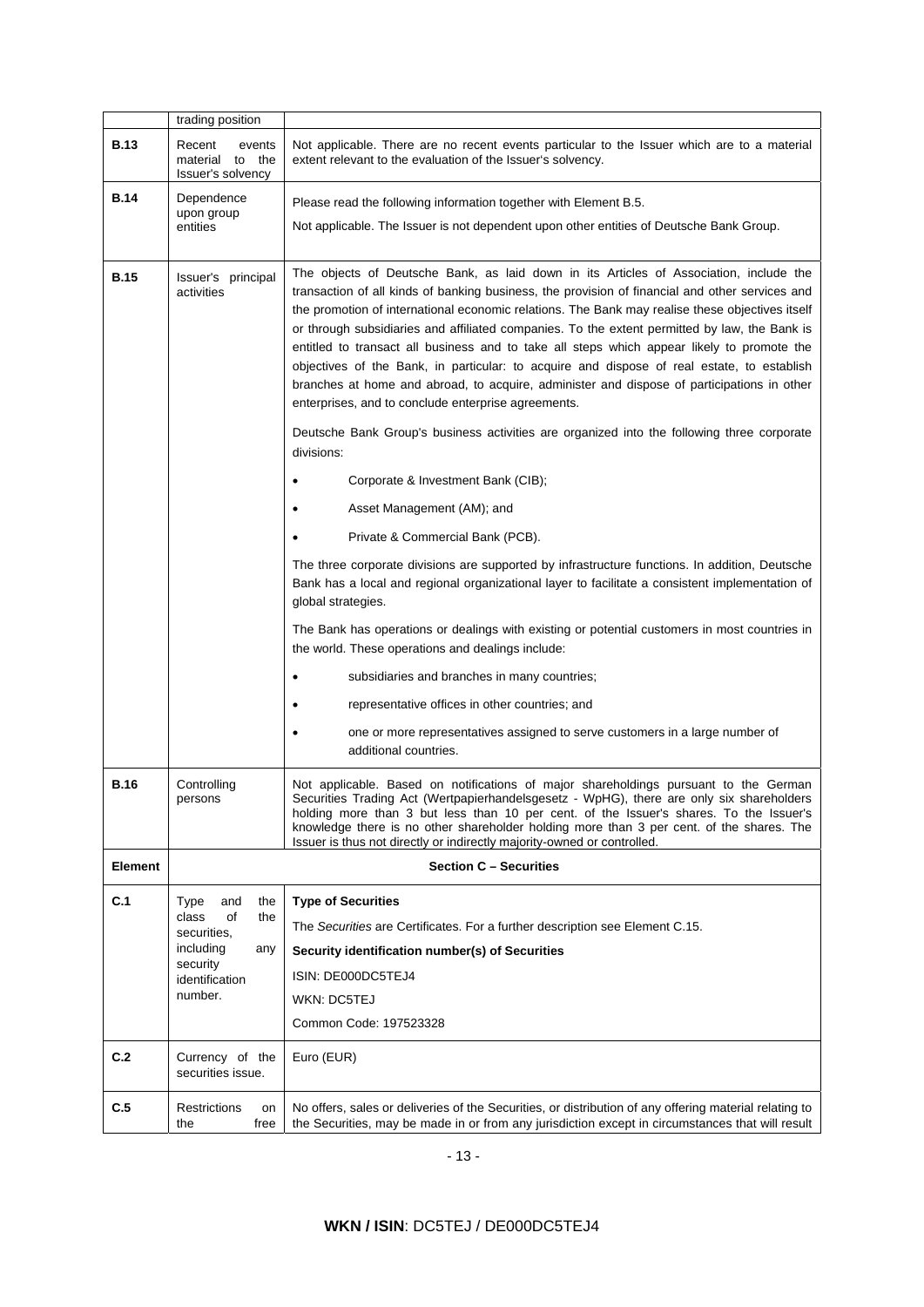|      | transferability<br>of                                                                                                                                                                                                            | in compliance with any applicable laws and regulations.                                                                                                                                                                                                                                                                                                                                                                                                                                                                                                                                                                                                                                                                                                                                                                                                                                                                                                                                                                                                                                                                                                                                                                                                                                                                                                                                                                                                                                                                                                                                                          |  |
|------|----------------------------------------------------------------------------------------------------------------------------------------------------------------------------------------------------------------------------------|------------------------------------------------------------------------------------------------------------------------------------------------------------------------------------------------------------------------------------------------------------------------------------------------------------------------------------------------------------------------------------------------------------------------------------------------------------------------------------------------------------------------------------------------------------------------------------------------------------------------------------------------------------------------------------------------------------------------------------------------------------------------------------------------------------------------------------------------------------------------------------------------------------------------------------------------------------------------------------------------------------------------------------------------------------------------------------------------------------------------------------------------------------------------------------------------------------------------------------------------------------------------------------------------------------------------------------------------------------------------------------------------------------------------------------------------------------------------------------------------------------------------------------------------------------------------------------------------------------------|--|
|      | the securities.                                                                                                                                                                                                                  | Subject to the above, each Security is transferable in accordance with applicable law and any<br>rules and procedures for the time being of any Clearing Agent through whose books such<br>Security is transferred.                                                                                                                                                                                                                                                                                                                                                                                                                                                                                                                                                                                                                                                                                                                                                                                                                                                                                                                                                                                                                                                                                                                                                                                                                                                                                                                                                                                              |  |
| C.8  | Rights attached                                                                                                                                                                                                                  | <b>Rights attached to the Securities</b>                                                                                                                                                                                                                                                                                                                                                                                                                                                                                                                                                                                                                                                                                                                                                                                                                                                                                                                                                                                                                                                                                                                                                                                                                                                                                                                                                                                                                                                                                                                                                                         |  |
|      | to the securities,<br>including ranking<br>and limitations to                                                                                                                                                                    | The Securities provide holders of the Securities, on redemption or upon exercise, with a claim<br>for payment of a cash amount.                                                                                                                                                                                                                                                                                                                                                                                                                                                                                                                                                                                                                                                                                                                                                                                                                                                                                                                                                                                                                                                                                                                                                                                                                                                                                                                                                                                                                                                                                  |  |
|      | those rights                                                                                                                                                                                                                     | Governing law of the Securities                                                                                                                                                                                                                                                                                                                                                                                                                                                                                                                                                                                                                                                                                                                                                                                                                                                                                                                                                                                                                                                                                                                                                                                                                                                                                                                                                                                                                                                                                                                                                                                  |  |
|      |                                                                                                                                                                                                                                  | The Securities will be governed by, and construed in accordance with, English law. The<br>constituting of the Securities may be governed by the laws of the jurisdiction of the Clearing<br>Agent.                                                                                                                                                                                                                                                                                                                                                                                                                                                                                                                                                                                                                                                                                                                                                                                                                                                                                                                                                                                                                                                                                                                                                                                                                                                                                                                                                                                                               |  |
|      |                                                                                                                                                                                                                                  | <b>Status of the Securities</b>                                                                                                                                                                                                                                                                                                                                                                                                                                                                                                                                                                                                                                                                                                                                                                                                                                                                                                                                                                                                                                                                                                                                                                                                                                                                                                                                                                                                                                                                                                                                                                                  |  |
|      |                                                                                                                                                                                                                                  | The Securities (other than Securities that are secured by a segregated pool of collateral<br>assets) constitute unsecured and unsubordinated preferred liabilities of the Issuer ranking pari<br>passu among themselves and pari passu with all other unsecured and unsubordinated<br>preferred liabilities of the Issuer, subject, however, to statutory priorities conferred to certain<br>unsecured and unsubordinated preferred liabilities in the event of resolution measures<br>imposed on the Issuer or in the event of the dissolution, liquidation, insolvency, composition or<br>other proceedings for the avoidance of insolvency of, or against, the Issuer. Limitations to<br>the rights                                                                                                                                                                                                                                                                                                                                                                                                                                                                                                                                                                                                                                                                                                                                                                                                                                                                                                           |  |
|      |                                                                                                                                                                                                                                  | Under the conditions set out in the terms and conditions, the Issuer is entitled to terminate and<br>cancel the Securities and to amend the terms and conditions.                                                                                                                                                                                                                                                                                                                                                                                                                                                                                                                                                                                                                                                                                                                                                                                                                                                                                                                                                                                                                                                                                                                                                                                                                                                                                                                                                                                                                                                |  |
| C.11 | Application<br>for<br>admission<br>to<br>trading, with<br>a<br>view<br>to<br>their<br>distribution in a<br>regulated market<br>or<br>other<br>equivalent<br>markets<br>with<br>indication of the<br>markets<br>in<br>questions.  | Not applicable; the Securities will not be admitted to the regulated market of any exchange.                                                                                                                                                                                                                                                                                                                                                                                                                                                                                                                                                                                                                                                                                                                                                                                                                                                                                                                                                                                                                                                                                                                                                                                                                                                                                                                                                                                                                                                                                                                     |  |
| C.15 | A description of<br>how the value of<br>the investment is<br>affected by the<br>value<br>of<br>the<br>underlying<br>instrument(s),<br>unless<br>the<br>securities have a<br>denomination<br>of<br>least<br>EUR<br>at<br>100.000. | A check will be performed for this Autocallable Twin Win Certificate with European Barrier<br>Observation on each Observation Date, as to whether the Underlying on such date is equal to<br>or above the Redemption Threshold. If it is, the Certificate will be redeemed early at the<br>relevant Cash Amount corresponding to such Observation Date.<br>If there is no acceleration of maturity, investors will receive a Cash Amount on the Settlement<br>Date which is determined depending on the Final Reference Level as follows:<br>If the Final Reference Level is above or equal to the Initial Reference Level, an amount<br>a)<br>equal to the product of the Initial Issue Price and the lesser of (i) the Cap and (ii) the<br>quotient of the Final Reference Level (as numerator) and the Initial Reference Level (as<br>denominator);<br>If the Final Reference Level is less than the Initial Reference Level and greater than or<br>b)<br>equal to the Barrier, an amount equal to the product of (i) the Initial Issue Price and (ii) the<br>amount equal to two minus the quotient of the Final Reference Level (as numerator) and<br>the Initial Reference Level (as denominator); or<br>If the Final Reference Level is less than the Barrier, an amount equal to the participation<br>C)<br>in the negative performance of the Underlying calculated as the product of the Initial Issue<br>Price and the quotient of the Final Reference Level (as numerator) and the Initial<br>Reference Level (as denominator) (1:1 participation in the negative performance of the<br>Underlying). |  |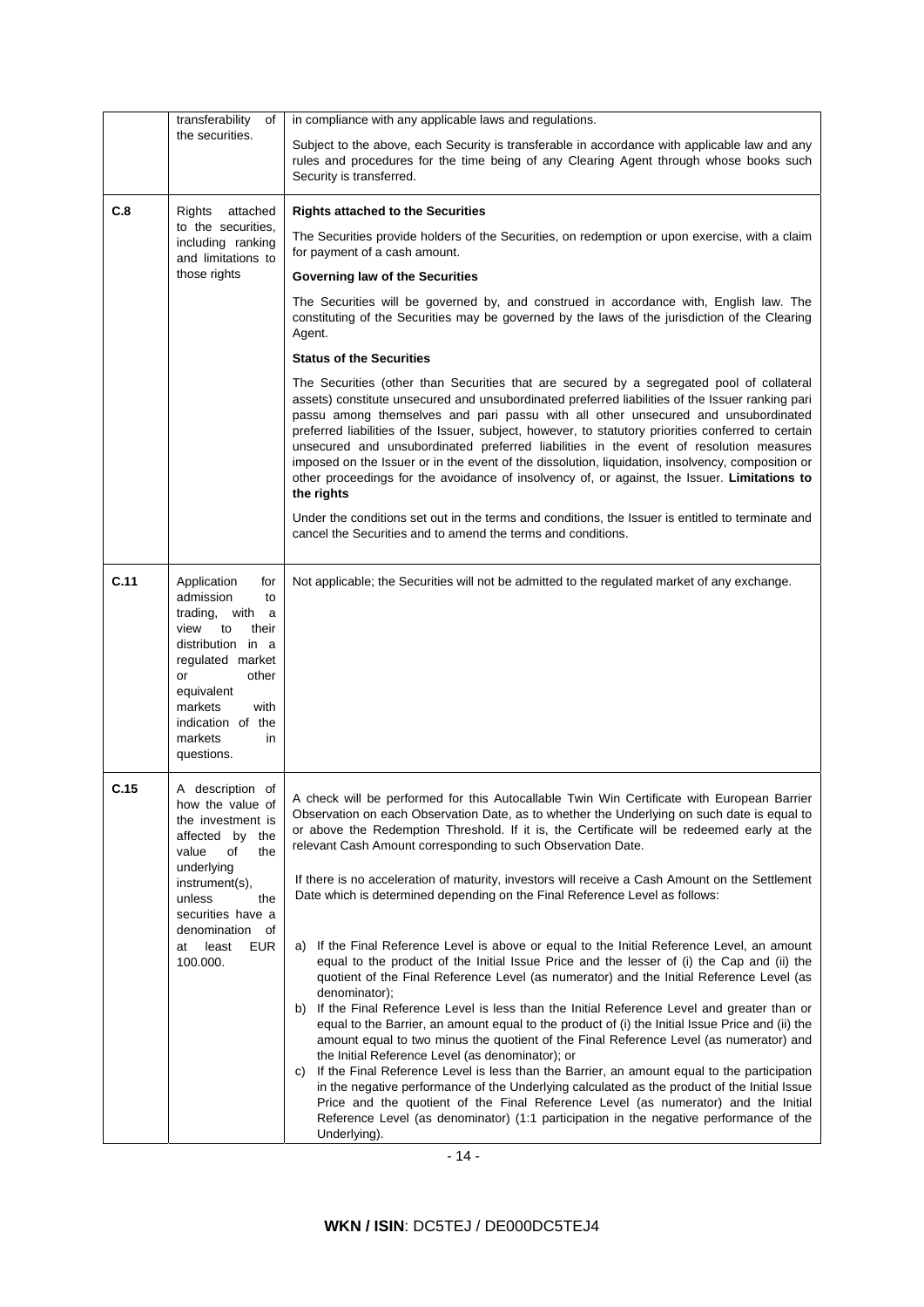|                                                                                        |                                                                                                                                                                          | <b>Initial Valuation Date</b>                                                                                                                                                                                                                                                                                            | 30 July 2019                                                                                                                                |            |  |  |
|----------------------------------------------------------------------------------------|--------------------------------------------------------------------------------------------------------------------------------------------------------------------------|--------------------------------------------------------------------------------------------------------------------------------------------------------------------------------------------------------------------------------------------------------------------------------------------------------------------------|---------------------------------------------------------------------------------------------------------------------------------------------|------------|--|--|
|                                                                                        |                                                                                                                                                                          | Initial Reference Level                                                                                                                                                                                                                                                                                                  | The Reference Level on the Initial Valuation<br>Date.                                                                                       |            |  |  |
|                                                                                        |                                                                                                                                                                          | Final Reference Level                                                                                                                                                                                                                                                                                                    | The Reference Level on the Valuation Date                                                                                                   |            |  |  |
|                                                                                        |                                                                                                                                                                          | Reference Level                                                                                                                                                                                                                                                                                                          | In respect of any day an amount (which shall be<br>deemed to be a monetary value in the<br>Settlement Currency) equal to:                   |            |  |  |
|                                                                                        |                                                                                                                                                                          |                                                                                                                                                                                                                                                                                                                          | the official closing price of the Underlying on<br>such day quoted by or published on the<br>Reference Source.                              |            |  |  |
|                                                                                        |                                                                                                                                                                          | <b>Issue Date</b>                                                                                                                                                                                                                                                                                                        | 31 July 2019                                                                                                                                |            |  |  |
|                                                                                        |                                                                                                                                                                          | Barrier                                                                                                                                                                                                                                                                                                                  | 70 per cent. of the Initial Reference Level                                                                                                 |            |  |  |
|                                                                                        |                                                                                                                                                                          | <b>Termination Date</b>                                                                                                                                                                                                                                                                                                  | If a Redemption Event occurs, the relevant<br>Observation Date on which such Redemption                                                     |            |  |  |
|                                                                                        |                                                                                                                                                                          | <b>Observation Date(s)</b>                                                                                                                                                                                                                                                                                               | Event occurs.<br>30 July 2020 (the "First Observation Date"), 30                                                                            |            |  |  |
|                                                                                        |                                                                                                                                                                          |                                                                                                                                                                                                                                                                                                                          | July 2021 (the "Second Observation Date"), 29<br>July 2022 (the "Third Observation Date "), 31<br>July 2023 (the "Fourth Observation Date") |            |  |  |
|                                                                                        |                                                                                                                                                                          | <b>Redemption Threshold</b>                                                                                                                                                                                                                                                                                              | 100 per cent. of Initial Reference Level                                                                                                    |            |  |  |
|                                                                                        |                                                                                                                                                                          | Cap                                                                                                                                                                                                                                                                                                                      | <b>EUR 130</b>                                                                                                                              |            |  |  |
|                                                                                        |                                                                                                                                                                          | Cash Amount                                                                                                                                                                                                                                                                                                              | <b>First Observation Date</b>                                                                                                               | EUR 105.87 |  |  |
|                                                                                        |                                                                                                                                                                          |                                                                                                                                                                                                                                                                                                                          | Second<br>Observation<br>Date                                                                                                               | EUR 111.74 |  |  |
|                                                                                        |                                                                                                                                                                          |                                                                                                                                                                                                                                                                                                                          | <b>Third Observation Date</b>                                                                                                               | EUR 117.61 |  |  |
|                                                                                        |                                                                                                                                                                          |                                                                                                                                                                                                                                                                                                                          | Fourth<br>Observation<br>Date                                                                                                               | EUR 123.48 |  |  |
| C.16<br>The expiration or<br>maturity date of<br>derivative<br>the<br>securities - the |                                                                                                                                                                          | Settlement Date: If a Redemption Event has occurred, the 5 <sup>th</sup> Business Day following the<br>Observation Date in respect of which such Redemption Event first occurs or if a Redemption<br>Event has not occurred, 6 August 2024 or if later, the 5 <sup>th</sup> Business Day following the Valuation<br>Date |                                                                                                                                             |            |  |  |
|                                                                                        | exercise date or<br>reference<br>final<br>date.                                                                                                                          | Exercise Date: If a Redemption Event has occurred, the Observation Date in respect of which<br>such Redemption Event first occurs or if a Redemption Event has not occurred, the Valuation<br>Date                                                                                                                       |                                                                                                                                             |            |  |  |
|                                                                                        |                                                                                                                                                                          | Valuation Date: 30 July 2024 (subject to adjustment)                                                                                                                                                                                                                                                                     |                                                                                                                                             |            |  |  |
| C.17                                                                                   | Settlement<br>Any cash amounts payable by the Issuer shall be transferred to the relevant Clearing Agent for<br>procedure of the<br>distribution to the Securityholders. |                                                                                                                                                                                                                                                                                                                          |                                                                                                                                             |            |  |  |
| derivative<br>securities.                                                              |                                                                                                                                                                          | The Issuer will be discharged of its payment obligations by payment to, or to the order of, the<br>relevant Clearing Agent in respect of the amount so paid.                                                                                                                                                             |                                                                                                                                             |            |  |  |
| C.18                                                                                   | A description of<br>how the return on<br>derivative<br>securities<br>takes<br>place.                                                                                     | Payment of the Cash Amount to each relevant Securityholder on the Settlement Date.                                                                                                                                                                                                                                       |                                                                                                                                             |            |  |  |
| C.19                                                                                   | The<br>exercise<br>price or the final<br>reference price of<br>the underlying.                                                                                           | The Final Reference Level                                                                                                                                                                                                                                                                                                |                                                                                                                                             |            |  |  |
| C.20                                                                                   | Type<br>of<br>the<br>underlying<br>and                                                                                                                                   | Type: Index                                                                                                                                                                                                                                                                                                              |                                                                                                                                             |            |  |  |
|                                                                                        | where<br>the                                                                                                                                                             | Name: FTSE MIB                                                                                                                                                                                                                                                                                                           |                                                                                                                                             |            |  |  |

- 15 -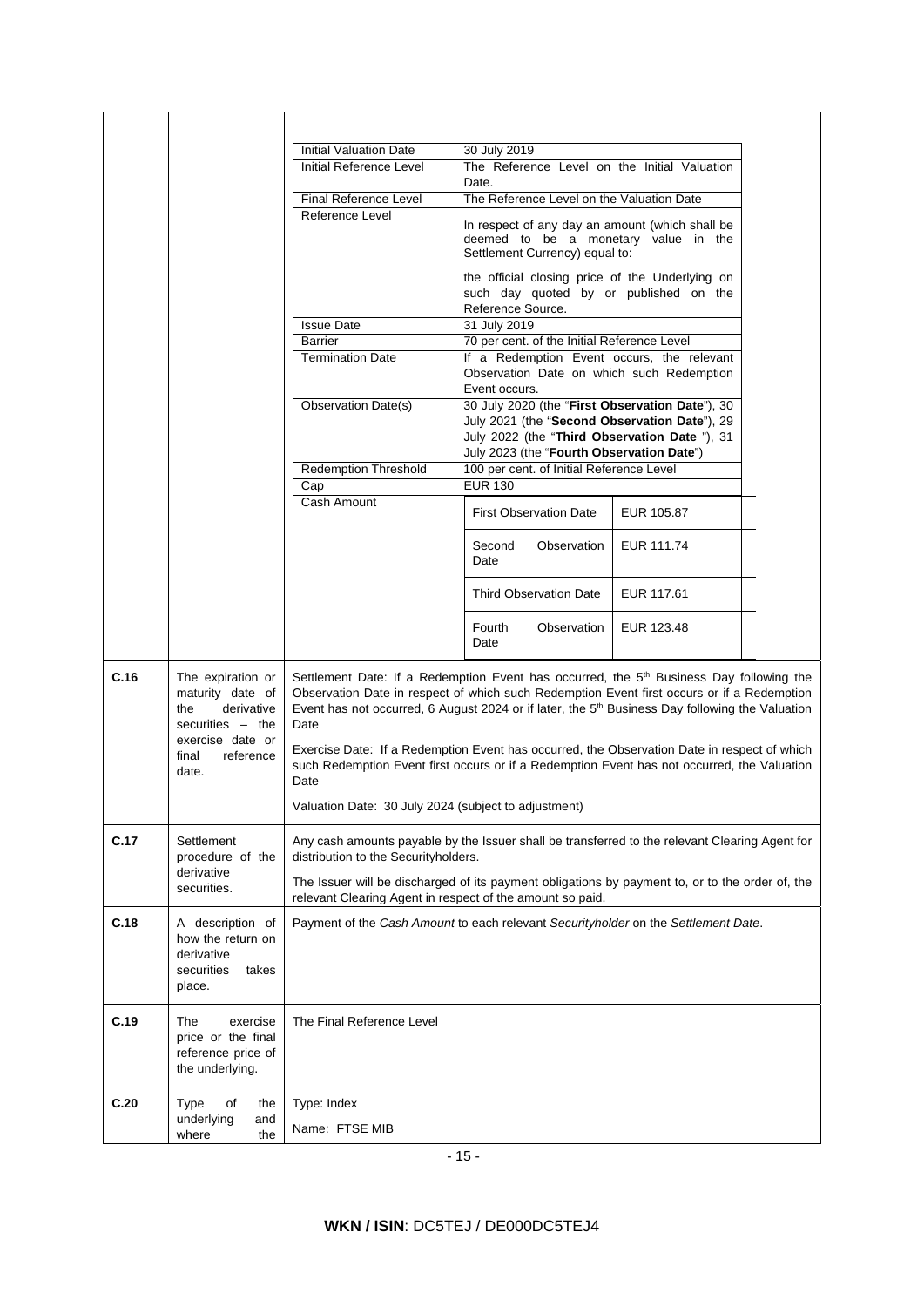|                | information<br>on<br>underlying<br>the<br>can be found.                       | Information on the historical and ongoing performance of the Underlying and its volatility can<br>be obtained from www.ftse.com and on Reuters RIC: .FTMIB                                                                                                                                                                                                                                                                                                                                                                                                                                                                                                                                                                                                                                                                                                                                    |  |
|----------------|-------------------------------------------------------------------------------|-----------------------------------------------------------------------------------------------------------------------------------------------------------------------------------------------------------------------------------------------------------------------------------------------------------------------------------------------------------------------------------------------------------------------------------------------------------------------------------------------------------------------------------------------------------------------------------------------------------------------------------------------------------------------------------------------------------------------------------------------------------------------------------------------------------------------------------------------------------------------------------------------|--|
| <b>Element</b> |                                                                               | Section D - Risks                                                                                                                                                                                                                                                                                                                                                                                                                                                                                                                                                                                                                                                                                                                                                                                                                                                                             |  |
| <b>D.2</b>     | information<br>Key<br>on the key risks<br>that are specific<br>to the issuer. | Investors will be exposed to the risk of the Issuer becoming insolvent as result of being<br>overindebted or unable to pay debts, i.e. to the risk of a temporary or permanent inability to<br>meet interest and/or principal payments on time. The Issuer's credit ratings reflect the<br>assessment of these risks.                                                                                                                                                                                                                                                                                                                                                                                                                                                                                                                                                                         |  |
|                |                                                                               | Factors that may have a negative impact on Deutsche Bank's profitability are described in the<br>following:                                                                                                                                                                                                                                                                                                                                                                                                                                                                                                                                                                                                                                                                                                                                                                                   |  |
|                |                                                                               | While the global economy showed robust growth in 2018, significant macroeconomic<br>risks remain that could negatively affect the results of operations and financial<br>condition in some of Deutsche Bank's businesses as well as its strategic plans,<br>including deterioration of the economic outlook for the euro area and slowing in<br>emerging markets, trade tensions between the United States and China as well<br>between the United States and Europe, inflation risks, Brexit, European elections and<br>geopolitical risks.                                                                                                                                                                                                                                                                                                                                                  |  |
|                |                                                                               | In the European Union, continued elevated levels of political uncertainty could have<br>unpredictable consequences for the financial system and the greater economy, and<br>could contribute to European de-integration in certain areas, potentially leading to<br>declines in business levels, write-downs of assets and losses across Deutsche Bank's<br>businesses. Deutsche Bank's ability to protect itself against these risks is limited.                                                                                                                                                                                                                                                                                                                                                                                                                                             |  |
|                |                                                                               | The potential withdrawal of the United Kingdom from the European Union – Brexit –<br>may have adverse effects on Deutsche Bank's business, results of operations or<br>strategic plans.                                                                                                                                                                                                                                                                                                                                                                                                                                                                                                                                                                                                                                                                                                       |  |
|                |                                                                               | Deutsche Bank may be required to take impairments on its exposures to the<br>sovereign debt of European or other countries if the European sovereign debt crisis<br>reignites. The credit default swaps into which Deutsche Bank has entered to manage<br>sovereign credit risk may not be available to offset these losses.                                                                                                                                                                                                                                                                                                                                                                                                                                                                                                                                                                  |  |
|                |                                                                               | Deutsche Bank's results of operation and financial condition, in particular those of<br>Deutsche Bank's Corporate & Investment Bank, continue to be negatively impacted by<br>the challenging market environment, uncertain macro-economic and geopolitical<br>conditions, lower levels of client activity, increased competition and regulation, and the<br>immediate impact of Deutsche Bank's strategic decisions. If Deutsche Bank is unable<br>to improve its profitability as it continues to face these headwinds, Deutsche Bank may<br>be unable to meet many of its strategic aspirations, and may have difficulty<br>maintaining capital, liquidity and leverage at levels expected by market participants<br>and Deutsche Bank's regulators.                                                                                                                                       |  |
|                |                                                                               | Deutsche Bank considers business combinations from time to time. It is generally not<br>feasible for Deutsche Bank to consider reviews of any business with which Deutsche<br>Bank might engage in a combination to be complete in all respects. As a result, a<br>combination may not perform as well as expected. In addition, Deutsche Bank may fail<br>to integrate its operations successfully with any entity with which it participates in a<br>business combination. Failure to complete announced business combinations or<br>failure to achieve the expected benefits of any such combination could materially and<br>adversely affect Deutsche Bank's profitability. Such failures could also affect investors'<br>perception of Deutsche Bank's business prospects and management. They could also<br>lead to departures of key employees, or lead to increased costs and reduced |  |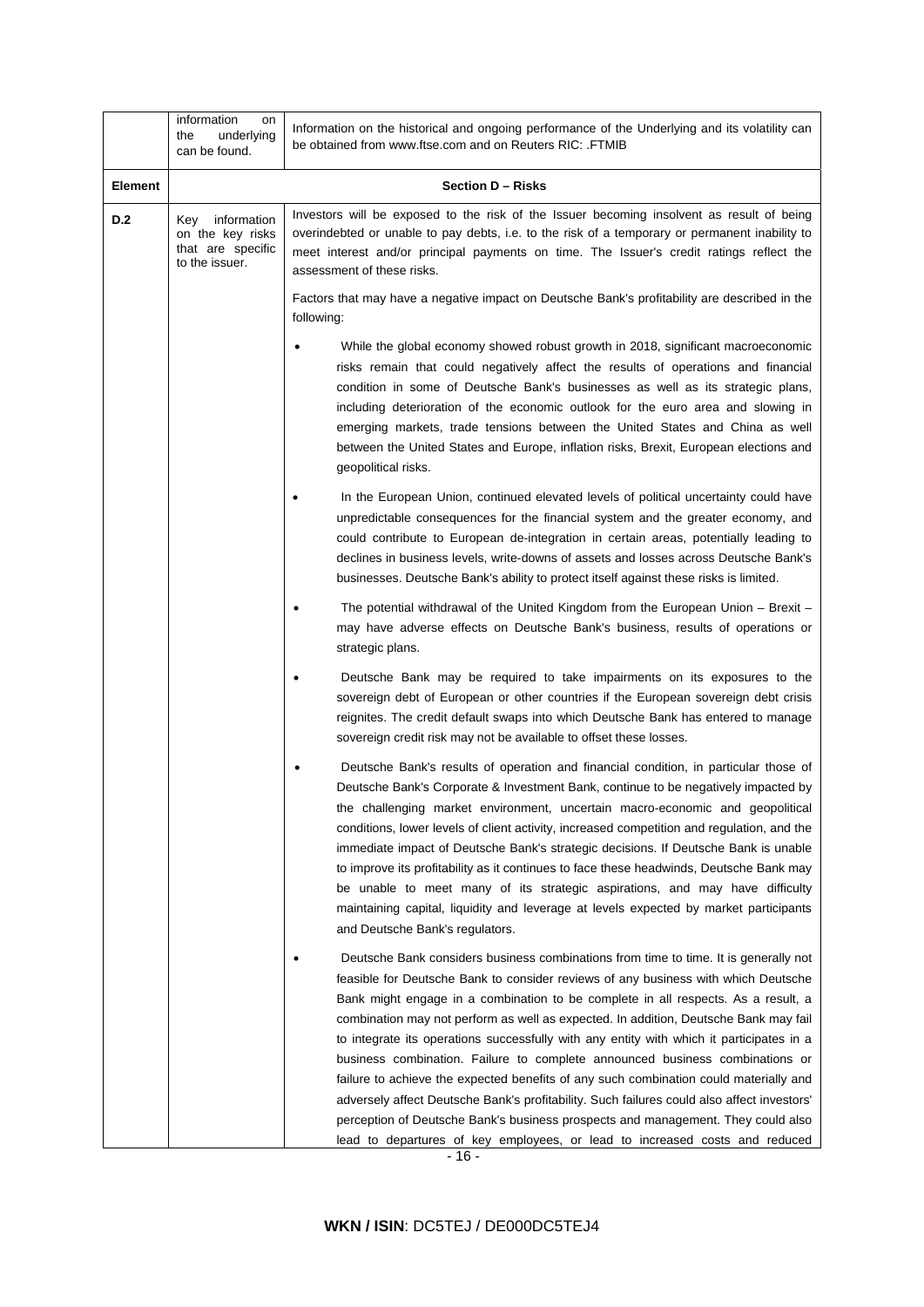profitability if Deutsche Bank felt compelled to offer them financial incentives to remain.

- Market speculation about potential consolidation in the financial sector in Europe and Deutsche Bank's role in that consolidation could also have adverse effects on its business and revenue levels. Although speculation concerning consolidation is frequent, there are numerous impediments to completing transactions in Deutsche Bank's sector, including those posed by the regulatory environment, differing business models, valuation issues and the protracted headwinds facing the industry, including the low interest rate environment, market pressures and the high costs associated with rationalizing and simplifying institutions' businesses. Accordingly, Deutsche Bank may determine to cease consideration of business combinations, or may determine not to pursue available opportunities.
- If Deutsche Bank avoids entering into business combination transactions or if announced or expected transactions fail to materialize, market participants may perceive Deutsche Bank negatively. Deutsche Bank may also be unable to expand its businesses, especially into new business areas, as quickly or successfully as its competitors if Deutsche Bank does so through organic growth alone. These perceptions and limitations could cost Deutsche Bank business and harm its reputation, which could have material adverse effects on Deutsche Bank's financial condition, results of operations and liquidity.
- Adverse market conditions, asset price deteriorations, volatility and cautious investor sentiment have affected and may in the future materially and adversely affect Deutsche Bank's revenues and profits, particularly in Deutsche Bank's investment banking, brokerage and other commission- and fee-based businesses. As a result, Deutsche Bank has in the past incurred and may in the future incur significant losses from its trading and investment activities.
- Deutsche Bank's liquidity, business activities and profitability may be adversely affected by an inability to access the debt capital markets or to sell assets during periods of market-wide or firm-specific liquidity constraints. Credit rating downgrades have contributed to an increase in Deutsche Bank's funding costs, and any future downgrade could materially adversely affect its funding costs, the willingness of counterparties to continue to do business with it and significant aspects of its business model.
	- In the second quarter of 2018, Deutsche Bank announced changes to its strategy and updates to its financial targets. If Deutsche Bank is unable to implement its strategic plans successfully, Deutsche Bank may be unable to achieve its financial objectives, or it may incur losses or low profitability, and its financial condition, results of operations and share price may be materially and adversely affected.
- Deutsche Bank may have difficulties selling companies, businesses or assets at favorable prices or at all and may experience material losses from these assets and other investments irrespective of market developments.
- Intense competition, in Deutsche Bank's home market of Germany as well as in international markets, has and could continue to materially adversely impact its revenues and profitability.
- Regulatory reforms enacted and proposed in response to weaknesses in the financial sector, together with increased regulatory scrutiny more generally, have had and continue to have a significant impact on Deutsche Bank and may adversely affect its

- 17 -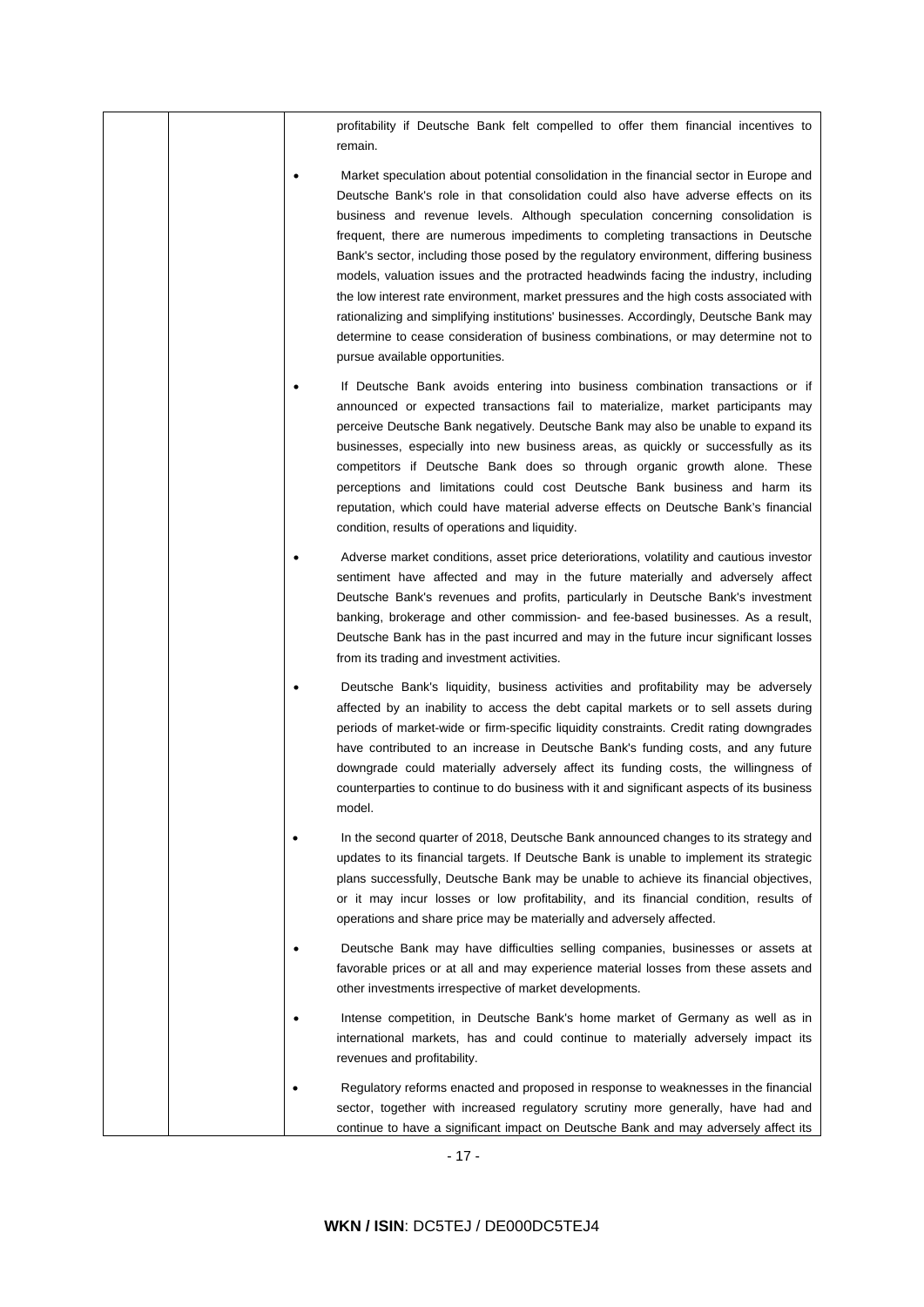|  | business and ability to execute its strategic plans. Competent regulators may prohibit<br>Deutsche Bank from making dividend payments or payments on its regulatory capital<br>instruments or take other actions if Deutsche Bank fails to comply with regulatory<br>requirements.                                                                                                                                                                                                                                                                                                                                                                                                                                                                                          |
|--|-----------------------------------------------------------------------------------------------------------------------------------------------------------------------------------------------------------------------------------------------------------------------------------------------------------------------------------------------------------------------------------------------------------------------------------------------------------------------------------------------------------------------------------------------------------------------------------------------------------------------------------------------------------------------------------------------------------------------------------------------------------------------------|
|  | Regulatory and legislative changes require Deutsche Bank to maintain increased<br>capital and abide by tightened liquidity requirements. These requirements may<br>significantly affect Deutsche Bank's business model, financial condition and results of<br>operations as well as the competitive environment generally. Any perceptions in the<br>market that Deutsche Bank may be unable to meet its capital or liquidity requirements<br>with an adequate buffer, or that Deutsche Bank should maintain capital or liquidity in<br>excess of these requirements or another failure to meet these requirements could<br>intensify the effect of these factors on Deutsche Bank's business and results.                                                                  |
|  | In some cases, Deutsche Bank is required to hold and calculate capital and to comply<br>with rules on liquidity and risk management separately for its local operations in<br>different jurisdictions, in particular in the United States.                                                                                                                                                                                                                                                                                                                                                                                                                                                                                                                                  |
|  | Deutsche Bank's regulatory capital and liquidity ratios and its funds available for<br>distributions on its shares or regulatory capital instruments will be affected by<br>Deutsche Bank's business decisions and, in making such decisions, Deutsche Bank's<br>interests and those of the holders of such instruments may not be aligned, and<br>Deutsche Bank may make decisions in accordance with applicable law and the terms<br>of the relevant instruments that result in no or lower payments being made on<br>Deutsche Bank's shares or regulatory capital instruments.                                                                                                                                                                                           |
|  | European and German legislation regarding the recovery and resolution of banks and<br>investment firms could, if steps were taken to ensure Deutsche Bank's resolvability or<br>resolution measures were imposed on it, significantly affect its business operations,<br>and lead to losses for its shareholders and creditors.                                                                                                                                                                                                                                                                                                                                                                                                                                             |
|  | Other regulatory reforms adopted or proposed in the wake of the financial crisis – for<br>example, extensive new regulations governing Deutsche Bank's derivatives activities,<br>compensation, bank levies, deposit protection, data protection, or a possible financial<br>transaction tax - may materially increase Deutsche Bank's operating costs and<br>negatively impact its business model.                                                                                                                                                                                                                                                                                                                                                                         |
|  | A robust and effective internal control environment and adequate infrastructure<br>(comprising people, policies and procedures, controls testing and IT systems) are<br>necessary to ensure that Deutsche Bank conducts its business in compliance with the<br>laws, regulations and associated supervisory expectations applicable to it. Deutsche<br>Bank has identified the need to strengthen its internal control environment and<br>infrastructure and has embarked on initiatives to accomplish this. If these initiatives<br>are not successful or are delayed, Deutsche Bank's reputation, regulatory position and<br>financial condition may be materially adversely affected, and Deutsche Bank's ability<br>to achieve its strategic ambitions may be impaired. |
|  | The BaFin has ordered Deutsche Bank to improve its control and compliance<br>infrastructure relating to anti-money laundering and know-your-client processes in CIB,<br>and appointed a special representative to monitor these measures' implementation.<br>Deutsche Bank's results of operations, financial condition and reputation could be<br>materially and adversely affected if Deutsche Bank is unable to significantly improve<br>its infrastructure and control environment by the set deadline.                                                                                                                                                                                                                                                                 |
|  | Deutsche Bank operates in a highly and increasingly regulated and litigious                                                                                                                                                                                                                                                                                                                                                                                                                                                                                                                                                                                                                                                                                                 |

- 18 -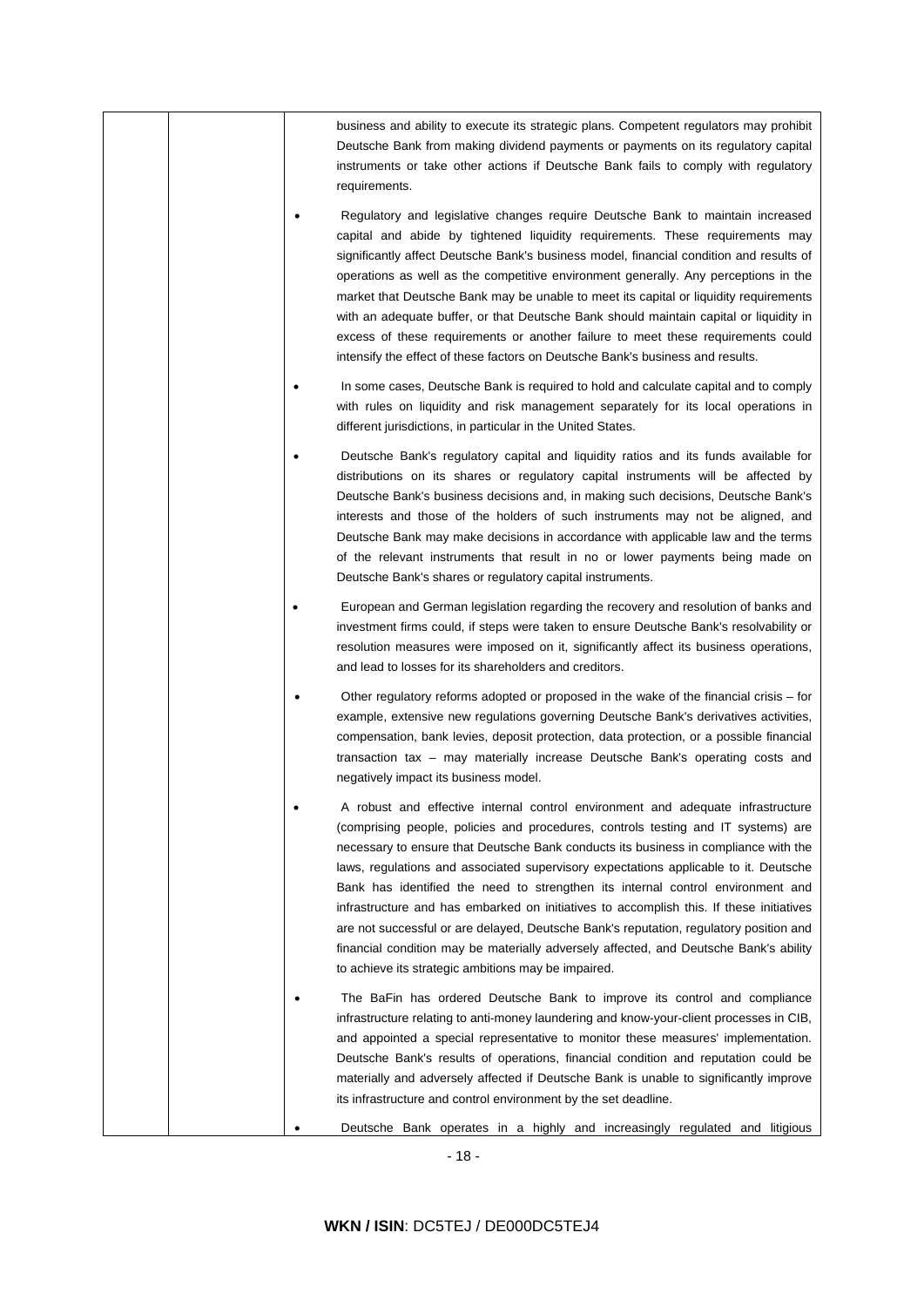|  | environment, potentially exposing Deutsche Bank to liability and other costs, the<br>amounts of which may be substantial and difficult to estimate, as well as to legal and<br>regulatory sanctions and reputational harm.                                                                                                                                                                                                                                                                                                   |
|--|------------------------------------------------------------------------------------------------------------------------------------------------------------------------------------------------------------------------------------------------------------------------------------------------------------------------------------------------------------------------------------------------------------------------------------------------------------------------------------------------------------------------------|
|  | Deutsche Bank is currently the subject of industry-wide investigations by regulatory<br>and law enforcement agencies relating to interbank and dealer offered rates, as well<br>as civil actions. Due to a number of uncertainties, including those related to the high<br>profile of the matters and other banks' settlement negotiations, the eventual outcome<br>of these matters is unpredictable, and may materially and adversely affect Deutsche<br>Bank's results of operations, financial condition and reputation. |
|  | Regulators and law enforcement authorities are investigating, among other things,<br>Deutsche Bank's compliance with the U.S. Foreign Corrupt Practices Act and other<br>laws with respect to Deutsche Bank's hiring practices related to candidates referred by<br>clients, potential clients and government officials, and Deutsche Bank's engagement<br>of finders and consultants.                                                                                                                                       |
|  | Deutsche Bank is currently involved in civil proceedings in connection with its<br>voluntary takeover offer for the acquisition of all shares of Postbank. The extent of<br>Deutsche Bank's financial exposure to this matter could be material, and its reputation<br>may be harmed.                                                                                                                                                                                                                                        |
|  | Deutsche Bank has investigated the circumstances around equity trades entered into<br>by certain clients in Moscow and London and has advised regulators and law<br>enforcement authorities in several jurisdictions about those trades. In the event that<br>violations of law or regulation are found to have occurred, any resulting penalties<br>against Deutsche Bank may materially and adversely affect its results of operations,<br>financial condition and reputation.                                             |
|  | Deutsche Bank is currently involved in civil and criminal proceedings in connection<br>with transactions with Monte dei Paschi di Siena. The extent of Deutsche Bank's<br>financial exposure to these matters could be material, and its reputation may be<br>harmed.                                                                                                                                                                                                                                                        |
|  | Deutsche Bank is under continuous examination by tax authorities in the jurisdictions<br>in which Deutsche Bank operates. Tax laws are increasingly complex and are<br>evolving. The cost to Deutsche Bank arising from the conclusion and resolution of<br>routine tax examinations, tax litigation and other forms of tax proceedings or tax<br>disputes may increase and may adversely affect its business, financial condition and<br>results of operation.                                                              |
|  | Deutsche Bank is currently involved in a legal dispute with the German tax authorities<br>in relation to the tax treatment of certain income received with respect to its pension<br>plan assets. The proceeding is pending in front of the German supreme fiscal court<br>(Bundesfinanzhof). Should the courts ultimately rule in favor of the German tax<br>authorities, the outcome could have a material effect on Deutsche Bank's<br>comprehensive income and financial condition.                                      |
|  | US Congressional committees and other U.S. governmental entities have sought and<br>may seek information from Deutsche Bank concerning potential dealings between<br>Deutsche Bank and the U.S. executive branch, the President, his family and other<br>close associates, exposing Deutsche Bank in particular to risk to its reputation and<br>potential loss of business as a result of extensive media attention                                                                                                         |
|  | Deutsche Bank has received requests for information from regulatory and law<br>enforcement agencies concerning its correspondent banking relationship with Danske                                                                                                                                                                                                                                                                                                                                                            |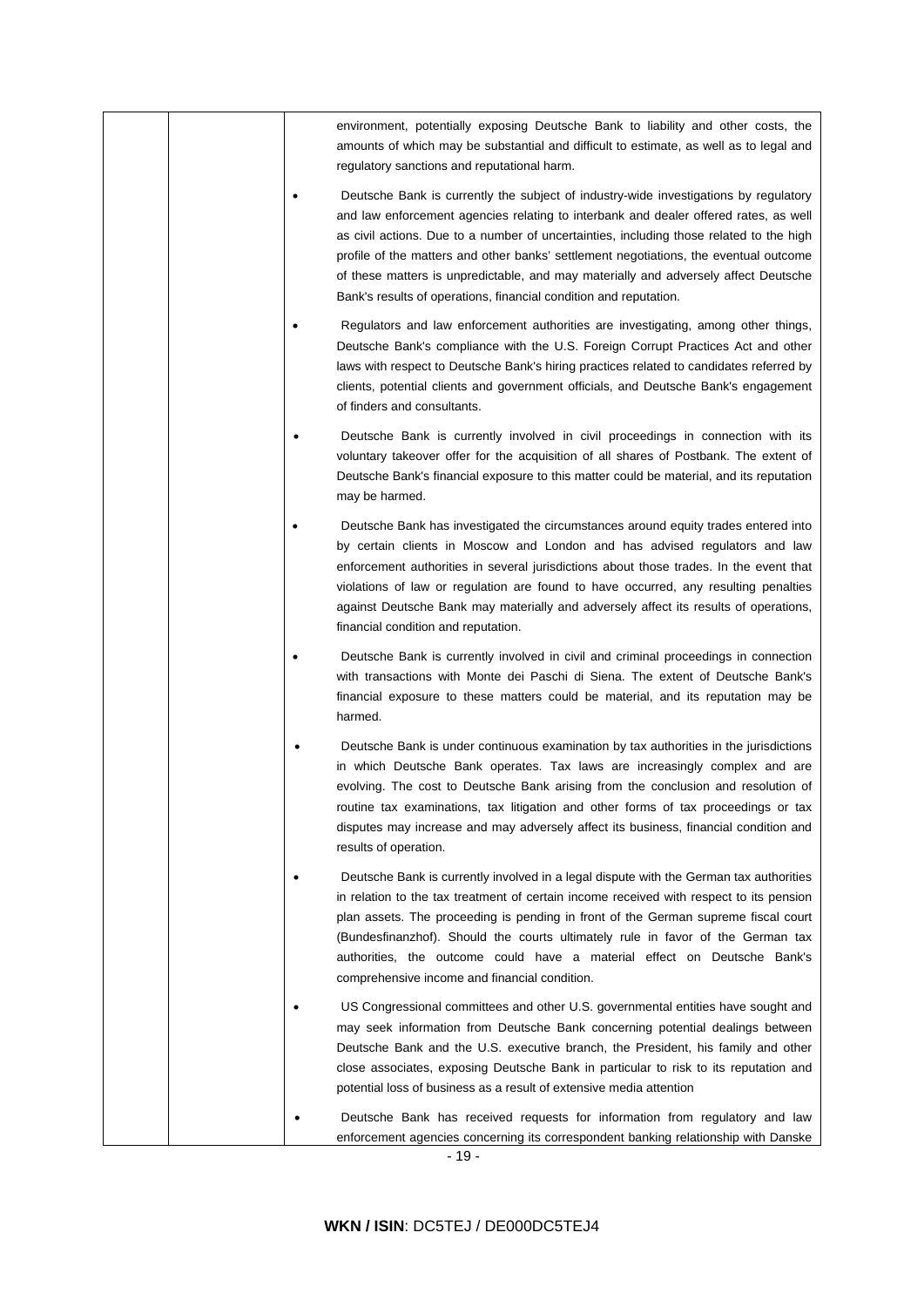|  | Bank, exposing Deutsche Bank in particular to risk to its reputation and potential loss<br>of business as a result of extensive media attention.                                                                                                                                                                                                                                                                                                                                                                                                                                                                         |
|--|--------------------------------------------------------------------------------------------------------------------------------------------------------------------------------------------------------------------------------------------------------------------------------------------------------------------------------------------------------------------------------------------------------------------------------------------------------------------------------------------------------------------------------------------------------------------------------------------------------------------------|
|  | In November 2018, Deutsche Bank's offices in Frankfurt were searched by German<br>law enforcement authorities on the suspicion that two employees and as-yet<br>unidentified further individuals deliberately abstained from issuing suspicious activity<br>reports (SARs) in a timely manner and aided and abetted money laundering, exposing<br>Deutsche Bank in particular to risk to its reputation and potential loss of business as a<br>result of extensive media attention.                                                                                                                                      |
|  | Guilty pleas by or convictions of Deutsche Bank or its affiliates in criminal<br>proceedings may have consequences that have adverse effects on certain of its<br>businesses.                                                                                                                                                                                                                                                                                                                                                                                                                                            |
|  | In addition to its traditional banking businesses of deposit-taking and lending,<br>Deutsche Bank also engages in nontraditional credit businesses in which credit is<br>extended in transactions that include, for example, its holding of securities of third<br>parties or its engaging in complex derivative transactions. These nontraditional credit<br>businesses materially increase Deutsche Bank's exposure to credit risk.                                                                                                                                                                                    |
|  | A substantial proportion of the assets and liabilities comprise financial instruments<br>that it carries at fair value, with changes in fair value recognized in its income<br>statement. As a result of such changes, Deutsche Bank has incurred losses in the<br>past, and may incur further losses in the future.                                                                                                                                                                                                                                                                                                     |
|  | Pursuant to accounting rules, Deutsche Bank must periodically test the value of the<br>goodwill of its businesses and the value of its other intangible assets for impairment. In<br>the event such test determines that criteria for impairment exists, Deutsche Bank is<br>required under accounting rules to write down the value of such asset. Impairments of<br>goodwill and other intangible assets have had and may have a material adverse effect<br>on Deutsche Bank's profitability results of operations.                                                                                                    |
|  | Pursuant to accounting rules, Deutsche Bank must review its deferred tax assets at<br>the end of each reporting period. To the extent that it is no longer probable that<br>sufficient taxable income will be available to allow the benefit of part or all of deferred<br>tax assets to be utilized, Deutsche Bank has to reduce the carrying amounts. These<br>reductions have had and may in the future have material adverse effects on its<br>profitability, equity and financial condition.                                                                                                                        |
|  | Deutsche Bank's risk management policies, procedures and methods leave it<br>exposed to unidentified or unanticipated risks, which could lead to material losses.                                                                                                                                                                                                                                                                                                                                                                                                                                                        |
|  | Operational risks, which may arise from errors in the performance of Deutsche Bank's<br>processes, the conduct of Deutsche Bank's employees, instability, malfunction or<br>outage of Deutsche Bank's IT system and infrastructure, or loss of business continuity,<br>or comparable issues with respect to Deutsche Bank's vendors, may disrupt Deutsche<br>Bank's businesses and lead to material losses.                                                                                                                                                                                                              |
|  | Deutsche Bank utilizes a variety of vendors in support of its business and operations.<br>Services provided by vendors pose risks to Deutsche Bank comparable to those<br>Deutsche Bank bears when it performs the services itself, and Deutsche Bank remains<br>ultimately responsible for the services its vendors provide. Furthermore, if a vendor<br>does not conduct business in accordance with applicable standards or Deutsche<br>Bank's expectations, Deutsche Bank could be exposed to material losses or regulatory<br>action or litigation or fail to achieve the benefits it sought from the relationship. |

- 20 -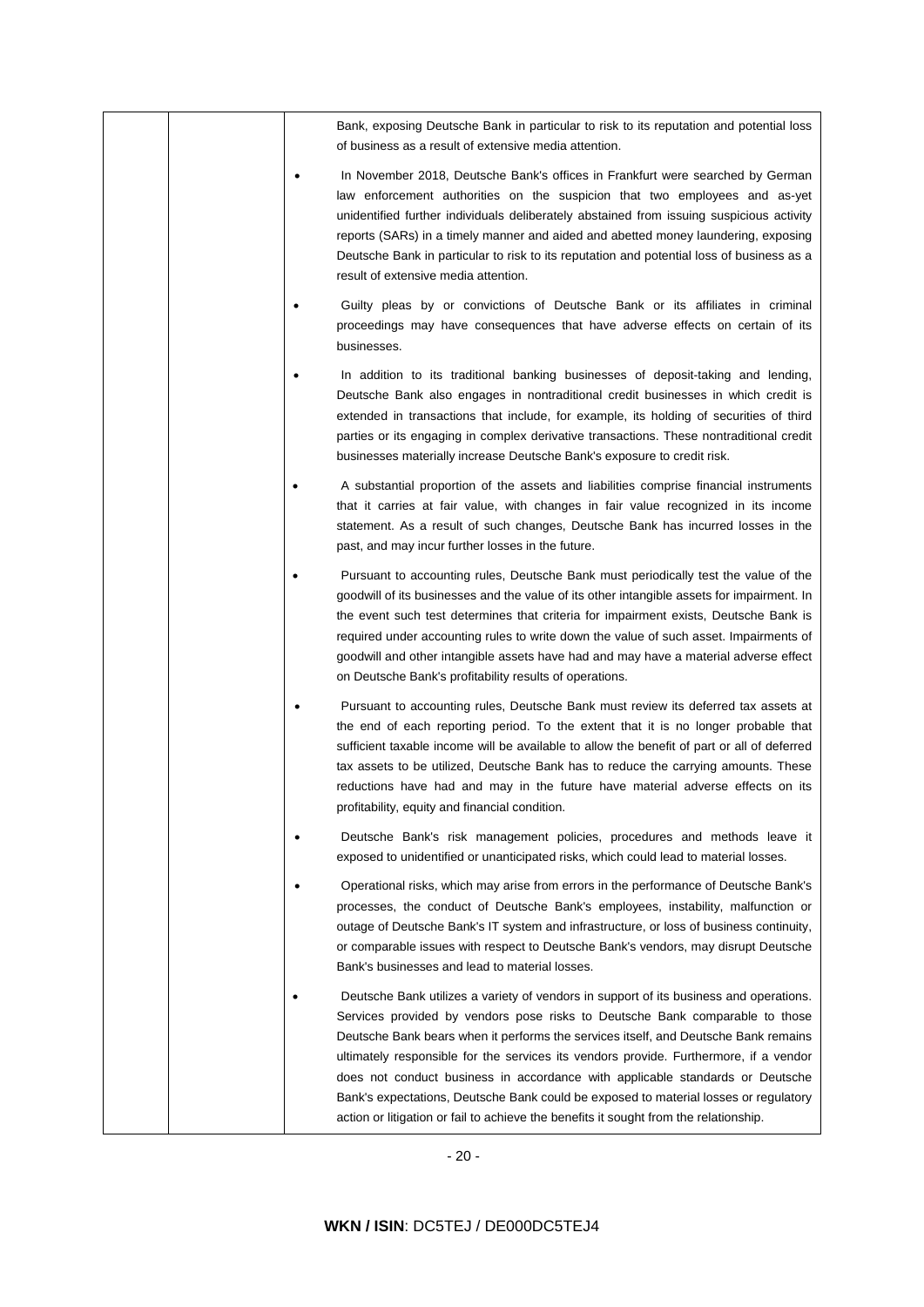|     |                                                                                                                                                                     | Deutsche Bank's operational systems are subject to an increasing risk of cyber-<br>٠<br>attacks and other internet crime, which could result in material losses of client or<br>customer information, damage Deutsche Bank's reputation and lead to regulatory<br>penalties and financial losses.                                                                                                                                                                                                 |
|-----|---------------------------------------------------------------------------------------------------------------------------------------------------------------------|---------------------------------------------------------------------------------------------------------------------------------------------------------------------------------------------------------------------------------------------------------------------------------------------------------------------------------------------------------------------------------------------------------------------------------------------------------------------------------------------------|
|     | The size of Deutsche Bank's clearing operations exposes Deutsche Bank to a<br>heightened risk of material losses should these operations fail to function properly. |                                                                                                                                                                                                                                                                                                                                                                                                                                                                                                   |
|     |                                                                                                                                                                     | Ongoing global benchmark reform efforts initiated by the Financial Stability Board,<br>specifically the transition from interbank offered rates to alternative reference rates,<br>including so-called "risk-free-rates", that are under development, introduce a number<br>of inherent risks to Deutsche Bank's business and the financial industry. These risks,<br>should they materialize, may have adverse effects on Deutsche Bank's business,<br>results of operations and profitability.  |
|     |                                                                                                                                                                     | Deutsche Bank is subject to laws and other requirements relating to financial and<br>trade sanctions and embargoes. If Deutsche Bank breaches such laws and<br>requirements, it can be subject, and have in the past been subject, to material<br>regulatory enforcement actions and penalties.                                                                                                                                                                                                   |
|     |                                                                                                                                                                     | • Transactions with counterparties in countries designated by the U.S. State Department<br>as state sponsors of terrorism or persons targeted by U.S. economic sanctions may<br>lead potential customers and investors to avoid doing business with Deutsche Bank<br>or investing in Deutsche Bank's securities, harm Deutsche Bank's reputation or<br>result in regulatory or enforcement action which could materially and adversely<br>affect Deutsche Bank's business.                        |
| D.6 | Risk warning to<br>the effect<br>that                                                                                                                               | Where no minimum amount(s) of cash or assets to be payable or deliverable is specified,<br>investors may experience a total or partial loss of their investment in the Security.                                                                                                                                                                                                                                                                                                                  |
|     | investors<br>may<br>lose the value of<br>their<br>entire<br>investment<br>or<br>part of it                                                                          | Securities are linked to the Underlying<br>Amounts payable or assets deliverable periodically or on exercise or redemption of the<br>Securities, as the case may be, are linked to the Underlying which may comprise one or more<br>Reference Items. The purchase of, or investment in, Securities linked to the Underlying<br>involves substantial risks.                                                                                                                                        |
|     |                                                                                                                                                                     | The Securities are not conventional securities and carry various unique investment risks which<br>prospective investors should understand clearly before investing in the Securities. Each<br>prospective investor in the Securities should be familiar with securities having characteristics<br>similar to the Securities and should fully review all documentation for and understand the<br>terms and conditions of the Securities and the nature and extent of its exposure to risk of loss. |
|     |                                                                                                                                                                     | Potential investors should ensure that they understand the relevant formula in accordance with<br>which the amounts payable and/or assets deliverable are calculated, and if necessary seek<br>advice from their own adviser(s).                                                                                                                                                                                                                                                                  |
|     |                                                                                                                                                                     | Risks associated with the Underlying                                                                                                                                                                                                                                                                                                                                                                                                                                                              |
|     |                                                                                                                                                                     | Because of the Underlying's influence on the entitlement from the Security, as with a direct<br>investment in the Underlying, investors are exposed to risks both during the term and also at<br>maturity, which are also generally associated with an investment in indices in general.                                                                                                                                                                                                          |
|     |                                                                                                                                                                     | <b>Currency risks</b>                                                                                                                                                                                                                                                                                                                                                                                                                                                                             |
|     |                                                                                                                                                                     | Investors face an exchange rate risk if the Settlement Currency is not the currency of the<br>investor's home jurisdiction.                                                                                                                                                                                                                                                                                                                                                                       |
|     |                                                                                                                                                                     | <b>Early Termination</b>                                                                                                                                                                                                                                                                                                                                                                                                                                                                          |
|     |                                                                                                                                                                     | The terms and conditions of the Securities include a provision pursuant to which, either at the<br>option of the Issuer or otherwise where certain conditions are satisfied, the Issuer is entitled to<br>redeem or cancel the Securities early. As a result, the Securities may have a lower market<br>value than similar securities which do not contain any such Issuer's right for redemption or<br>cancellation. During any period where the Securities may be redeemed or cancelled in this |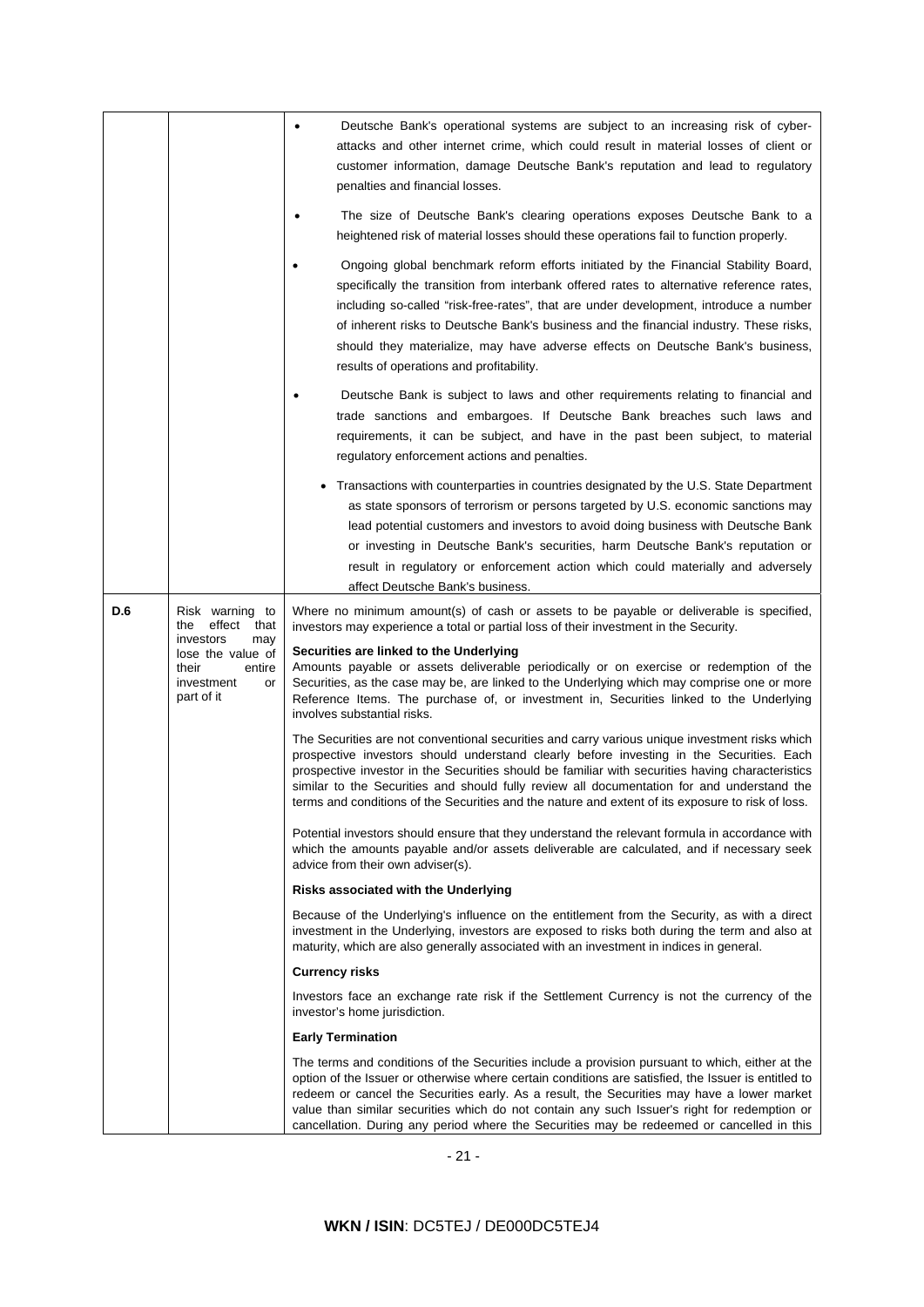|  | way, the market value of the Securities generally will not rise substantially above the price at<br>which they may be redeemed or cancelled. The same applies where the terms and conditions<br>of the Securities include a provision for an automatic redemption or cancellation of the<br>Securities (e.g. "knock-out" or "auto call" provision).                                                                                                                                                                                                                                                                                                                                                                                                                                                                                                                                                                                 |
|--|-------------------------------------------------------------------------------------------------------------------------------------------------------------------------------------------------------------------------------------------------------------------------------------------------------------------------------------------------------------------------------------------------------------------------------------------------------------------------------------------------------------------------------------------------------------------------------------------------------------------------------------------------------------------------------------------------------------------------------------------------------------------------------------------------------------------------------------------------------------------------------------------------------------------------------------|
|  | Risks associated with an Adjustment Event or an Adjustment/Termination Event<br>The Issuer is entitled to make adjustments to the Terms and Conditions following the<br>occurrence of an Adjustment Event. An Adjustment Event may include any event which<br>materially affects the theoretical economic value of an Underlying or any event which<br>materially disrupts the economic link between the value of an Underlying and the Securities<br>subsisting immediately prior to the occurrence of such event, and other specified events.<br>However, the Calculation Agent may decide to make no adjustments to the Terms and<br>Conditions following the occurrence of an Adjustment Event.                                                                                                                                                                                                                                 |
|  | Any such adjustment may take into account any tax, duty, withholding, deduction or other<br>charge whatsoever (including but not limited to a change in tax consequences) for the Issuer<br>as a result of the Adjustment Event.                                                                                                                                                                                                                                                                                                                                                                                                                                                                                                                                                                                                                                                                                                    |
|  | The terms and conditions of the Securities include a provision pursuant to which, at the option<br>of the Issuer where certain conditions are satisfied, the Issuer is entitled to redeem or cancel<br>the Securities early. Upon such early redemption or cancellation, depending on the event<br>which resulted in such early redemption or cancellation, the Issuer will pay the market value of<br>the Securities less the direct and indirect costs to the issuer of unwinding or adjusting any<br>underlying related hedging arrangements, which may be zero. As a result, the Securities may<br>have a lower market value than similar securities which do not contain any such Issuer's right<br>for redemption or cancellation.                                                                                                                                                                                            |
|  | If the Issuer terminates early the Securities following an Adjustment/Termination Event that<br>amounts to a force majeure event (being an event or circumstance which definitively prevents<br>the performance of the Issuer's obligations and for which the Issuer is not accountable), the<br>Issuer will, if and to the extent permitted by applicable law, pay the holder of each such<br>Security an amount determined by the Calculation Agent to be its fair market value taking into<br>account the relevant event. Such amount may be significantly less than an investor's initial<br>investment in Securities and in certain circumstances may be zero                                                                                                                                                                                                                                                                  |
|  | If the Issuer terminates the Securities following an Adjustment/Termination Event that does not<br>amount to a force majeure event, the Issuer will, if and to the extent permitted by applicable<br>law, pay the holder of each such Security an amount determined by the Calculation Agent to<br>be (i) an amount determined by the Calculation Agent to be its fair market value taking into<br>account the relevant event, plus (ii) a sum representing the reimbursement of costs initially<br>charged to investors by the Issuer for issuing the Security (as adjusted to take into account the<br>time remaining to maturity), compounded at a rate of interest for comparable debt instruments<br>issued by the Issuer for the remaining term of the Securities.                                                                                                                                                            |
|  | Regulation and reform of "benchmarks"<br>Indices which are deemed "benchmarks" are the subject of recent national, international and<br>other regulatory guidance and proposals for reform. Some of these reforms are already<br>effective whilst others are still to be implemented.<br>These reforms may cause such benchmarks to perform differently than in the past and may<br>have other consequences which cannot be predicted.                                                                                                                                                                                                                                                                                                                                                                                                                                                                                              |
|  | Regulatory bail-in and other resolution measures                                                                                                                                                                                                                                                                                                                                                                                                                                                                                                                                                                                                                                                                                                                                                                                                                                                                                    |
|  | If the competent authority determines that the Issuer is failing or likely to fail and certain other<br>conditions are met, the competent resolution authority has the power to write down, including<br>to write down to zero, claims for payment of the principal and any other claims under the<br>Securities respectively, interest or any other amount in respect of the Securities, to convert the<br>Securities into ordinary shares or other instruments qualifying as common equity tier 1 capital<br>(the write-down and conversion powers commonly being referred to as the bail-in tool), or to<br>apply other resolution measures including (but not limited to) a transfer of the Securities to<br>another entity, a variation of the terms and conditions of the Securities or a cancellation of the<br>Securities. Under the Terms and Conditions of the Securities, the Securityholders agree to<br>such measures. |
|  | <b>Risks at maturity</b><br>If on the Valuation Date, the value, price or level of the Underlying falls below or equals to the<br>Barrier, the Certificate involves a risk of loss depending on the value, price or level of the                                                                                                                                                                                                                                                                                                                                                                                                                                                                                                                                                                                                                                                                                                    |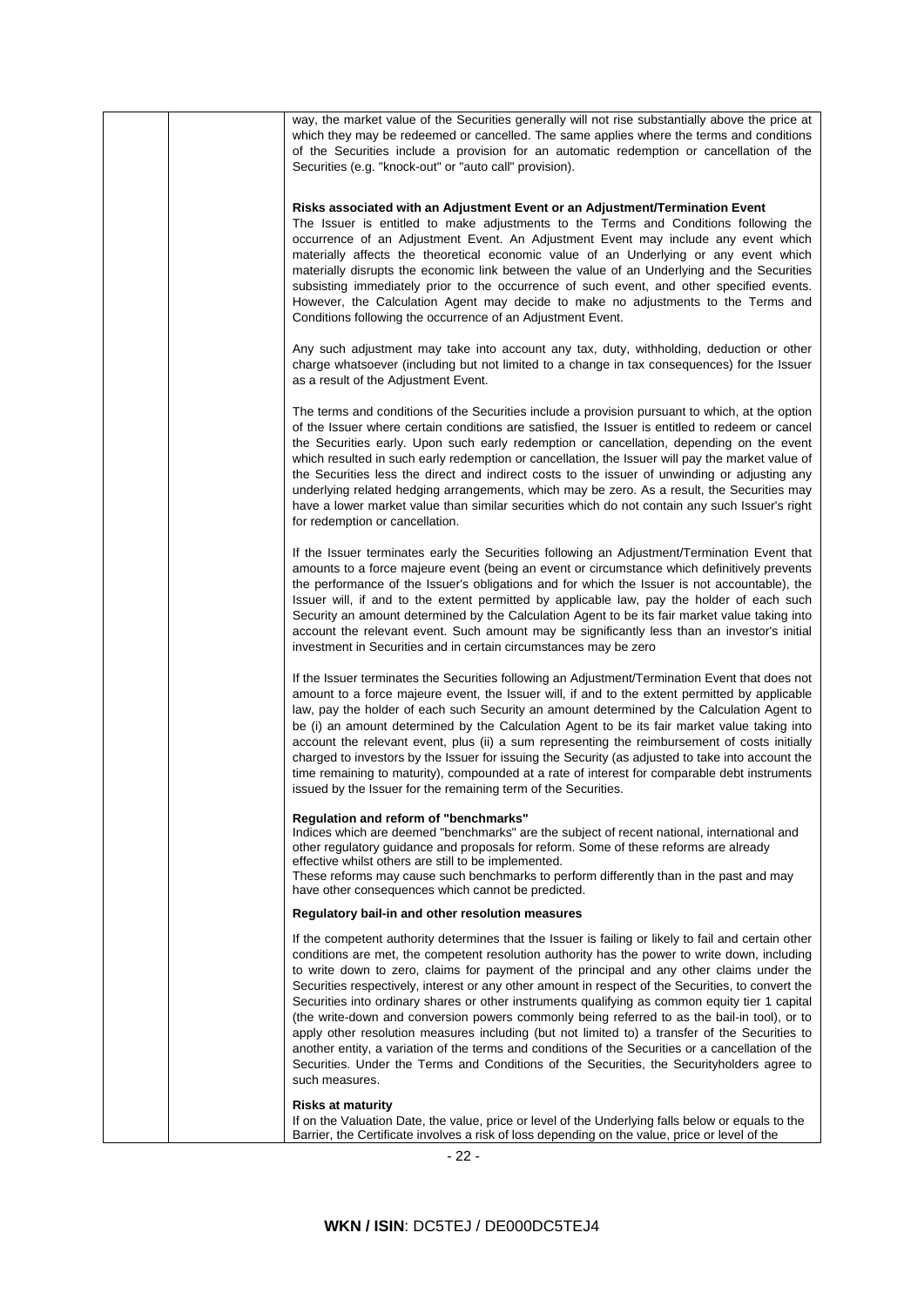|         |                                                                                     | Underlying at maturity; in the worst-case scenario, this may result in the total loss of the capital<br>invested. This will occur if the Final Reference Level is zero. |                                                                                                                                                                                                                                                                                                                   |  |  |
|---------|-------------------------------------------------------------------------------------|-------------------------------------------------------------------------------------------------------------------------------------------------------------------------|-------------------------------------------------------------------------------------------------------------------------------------------------------------------------------------------------------------------------------------------------------------------------------------------------------------------|--|--|
| Element | Section E - Offer                                                                   |                                                                                                                                                                         |                                                                                                                                                                                                                                                                                                                   |  |  |
| E.2b    | Reasons for the<br>offer,<br>use<br>of<br>proceeds,<br>estimated<br>net<br>proceeds | Not applicable, making profit and/or hedging certain risks are the reasons for the offer.                                                                               |                                                                                                                                                                                                                                                                                                                   |  |  |
| E.3     | Terms<br>and<br>conditions of the<br>offer.                                         | Conditions to which the offer is<br>subject:                                                                                                                            | Offers of the Securities are conditional on and<br>subject to admission to listing being obtained by<br>the Issue Date otherwise the offer will be deemed<br>withdrawn and the issuance cancelled.                                                                                                                |  |  |
|         |                                                                                     | Number of the Securities:                                                                                                                                               | Up to 400,000                                                                                                                                                                                                                                                                                                     |  |  |
|         |                                                                                     | The Subscription Period:                                                                                                                                                | Applications to subscribe for the Securities may be<br>made through the Distributor(s) from, and<br>including, 1 July 2019 to, and including 29 July<br>2019 except for the "door-to-door" offer for which<br>the Subscription Period will be from, and including,<br>1 July 2019 to, and including, 22 July 2019 |  |  |
|         |                                                                                     |                                                                                                                                                                         | The Issuer reserves the right for any reason to<br>change the number of Securities offered.                                                                                                                                                                                                                       |  |  |
|         |                                                                                     | Cancellation of the Issuance of<br>the Securities:                                                                                                                      | The Issuer reserves the right for any reason to<br>cancel the issuance of the Securities.                                                                                                                                                                                                                         |  |  |
|         |                                                                                     | Early Closing of the Subscription<br>Period of the Securities:                                                                                                          | The Issuer reserves the right for any reason to<br>close the Subscription Period early.                                                                                                                                                                                                                           |  |  |
|         |                                                                                     | minimum subscription<br>Investor<br>amount:                                                                                                                             | One Security                                                                                                                                                                                                                                                                                                      |  |  |
|         |                                                                                     | Investor maximum subscription<br>amount:                                                                                                                                | Not applicable; there is no investor maximum<br>subscription amount.                                                                                                                                                                                                                                              |  |  |
|         |                                                                                     | Description of the application<br>process:                                                                                                                              | Applications for the Securities can be made in Italy<br>at participating branches of a Distributor.                                                                                                                                                                                                               |  |  |
|         |                                                                                     |                                                                                                                                                                         | Applications will be in accordance with the relevant<br>Distributor's usual procedures, notified to investors<br>by the relevant Distributor.                                                                                                                                                                     |  |  |
|         |                                                                                     |                                                                                                                                                                         | Prospective investors will not be required to enter<br>into any contractual arrangements directly with the<br>Issuer relating to the subscription for the<br>Securities.                                                                                                                                          |  |  |
|         |                                                                                     | Description of possibility to reduce<br>subscriptions and manner for<br>refunding excess amount paid by<br>applicants:                                                  | Not applicable; there is no possibility to reduce<br>subscriptions and therefore no manner for<br>refunding excess amount paid by applicants.                                                                                                                                                                     |  |  |
|         |                                                                                     | Details of the method and time<br>limits for paying up and delivering<br>the Securities:                                                                                | Investors will be notified by the relevant Distributor<br>of their allocations of Securities and the settlement<br>arrangements in respect thereof. The Securities<br>will be issued on the Issue Date against payment<br>to the Issuer by the relevant Distributor of the net<br>subscription price.             |  |  |
|         |                                                                                     | Manner in and date on which<br>results of the offer are to be made<br>public:                                                                                           | The Issuer will in its sole discretion determine the<br>final amount of Securities to be issued (which will<br>be dependent on the outcome of the offer), up to a<br>limit of 400,000 Securities.                                                                                                                 |  |  |
|         |                                                                                     |                                                                                                                                                                         | The precise number of Securities to be issued will<br>be published on the website of the Issuer<br>(www.it.x-markets.db.com) on or around the Issue                                                                                                                                                               |  |  |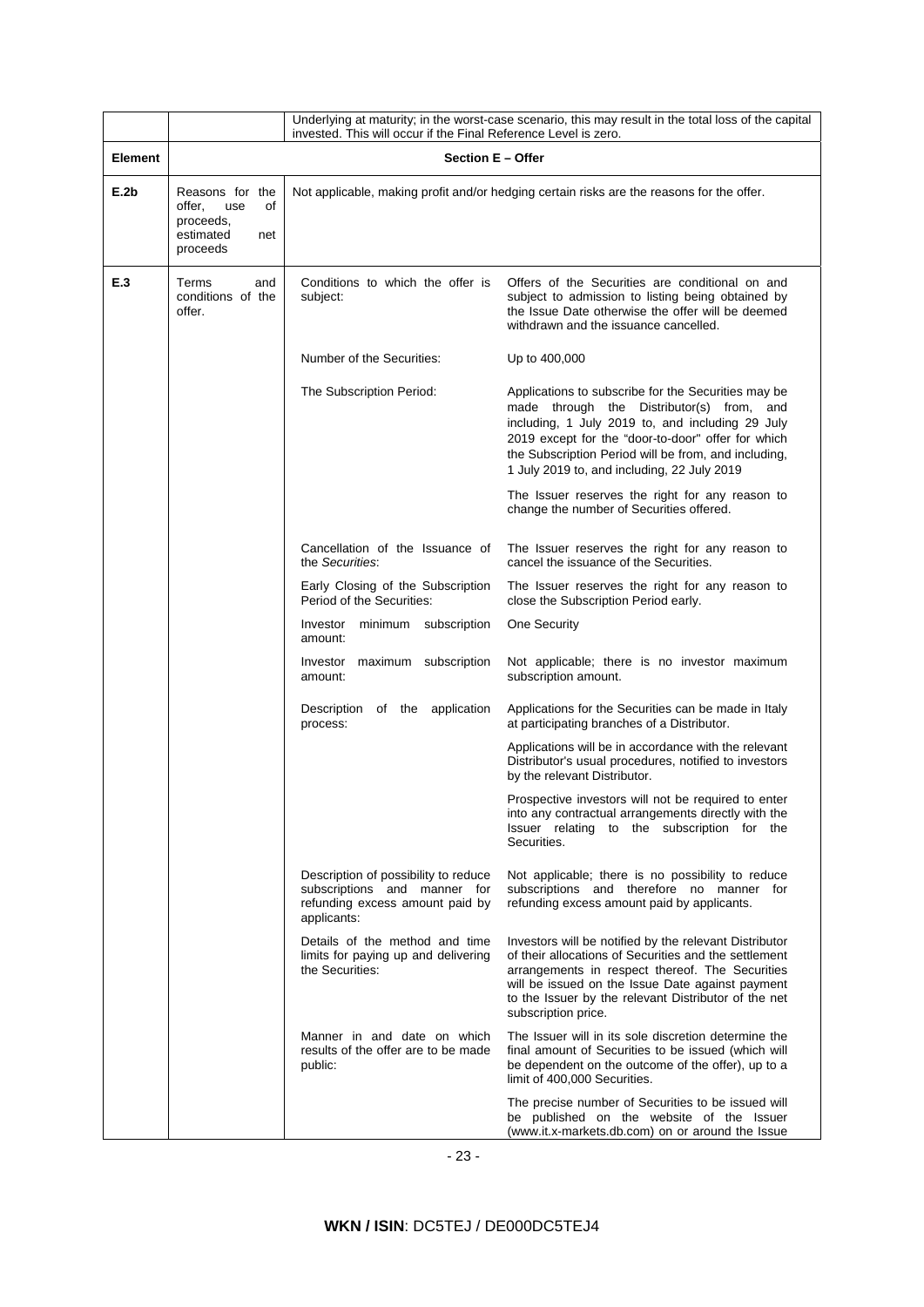|     |                                                                                                 |                                                                                                                                                                     | Date.                                                                                                                                                                                                                                                                                                                                                                                      |
|-----|-------------------------------------------------------------------------------------------------|---------------------------------------------------------------------------------------------------------------------------------------------------------------------|--------------------------------------------------------------------------------------------------------------------------------------------------------------------------------------------------------------------------------------------------------------------------------------------------------------------------------------------------------------------------------------------|
|     |                                                                                                 |                                                                                                                                                                     | The results of the offer will be available from the<br>Distributors following the Subscription Period and<br>prior to the Issue Date.                                                                                                                                                                                                                                                      |
|     |                                                                                                 | Procedure for exercise of any<br>right of pre-emption, negotiability<br>subscription<br>rights<br>οf<br>and<br>treatment of subscription rights<br>not exercised:   | Not applicable; a procedure for exercise of any<br>right of pre-emption, negotiability of subscription<br>rights and treatment of subscription rights is not<br>planned.                                                                                                                                                                                                                   |
|     |                                                                                                 | Categories of potential investors<br>to which the Securities are offered                                                                                            | Qualified investors within the meaning of the<br>Prospectus Directive and non-qualified investors.                                                                                                                                                                                                                                                                                         |
|     |                                                                                                 | and whether tranche(s) have been<br>reserved for certain countries:                                                                                                 | Offer may be made in Italy to any person who<br>complies with all other requirements for investment<br>as set out in the Base Prospectus or otherwise<br>determined by the Issuer and/or the relevant<br>financial intermediaries. In other EEA countries,<br>offers will only be made pursuant to an exemption<br>under the Prospectus Directive as implemented in<br>such jurisdictions. |
|     |                                                                                                 | notification<br><b>Process</b><br>for<br>to<br>applicants of the amount allotted<br>and the indication whether dealing<br>may begin before notification is<br>made: | Each investor will be notified by the relevant<br>Distributor of its allocation of Securities after the<br>end of the Subscription Period and before the<br><b>Issue Date</b>                                                                                                                                                                                                              |
|     |                                                                                                 | <b>Issue Price:</b>                                                                                                                                                 | EUR 100 per Certificate                                                                                                                                                                                                                                                                                                                                                                    |
|     |                                                                                                 | Amount of any expenses and<br>taxes specifically charged to the<br>subscriber or purchaser:                                                                         | Not applicable; no expenses or taxes are<br>specifically charged to the subscriber or purchaser.                                                                                                                                                                                                                                                                                           |
|     |                                                                                                 | Name(s) and address(es), to the<br>extent known to the Issuer, of the<br>placers in the various countries<br>where the offer takes place:                           | Deutsche Bank S.p.A. of Piazza del Calendario 3,<br>20126, Milan, Italy (a "Distributor" and together<br>with any other entities appointed as a distributor in<br>respect of the Securities during the Subscription<br>Period, the "Distributors").                                                                                                                                        |
|     |                                                                                                 |                                                                                                                                                                     | The Issuer reserves the right to appoint other<br>distributors during the Subscription Period, which<br>will be communicated to investors by means of a<br>notice published on the website of the Issuer<br>(www.it.x-markets.db.com).                                                                                                                                                     |
|     |                                                                                                 |                                                                                                                                                                     | Deutsche Bank S.p.A. will act as lead manager of<br>the placement syndicate (Responsabile del<br>Collocamento as defined under article 93-bis of<br>the Financial Services Act) (the "Lead Manager").                                                                                                                                                                                      |
|     |                                                                                                 | Name and address of the Paying<br>Agent:                                                                                                                            | Deutsche Bank AG, acting through its London<br>branch of Winchester House. 1 Great Winchester<br>Street, London EC2N 2DB, United Kingdom.                                                                                                                                                                                                                                                  |
|     |                                                                                                 | address<br>Name<br>and<br>of<br>the<br><b>Calculation Agent:</b>                                                                                                    | Deutsche Bank AG, acting through its London<br>branch of Winchester House, 1 Great Winchester<br>Street, London EC2N 2DB, United Kingdom                                                                                                                                                                                                                                                   |
| E.4 | Interest that is<br>material to<br>the<br>issue/offer<br>including<br>confliction<br>interests. | the issue of the Securities has an interest material to the offer.                                                                                                  | Save for the Distributor regarding the fees, as far as the Issuer is aware, no person involved in                                                                                                                                                                                                                                                                                          |
|     |                                                                                                 |                                                                                                                                                                     |                                                                                                                                                                                                                                                                                                                                                                                            |